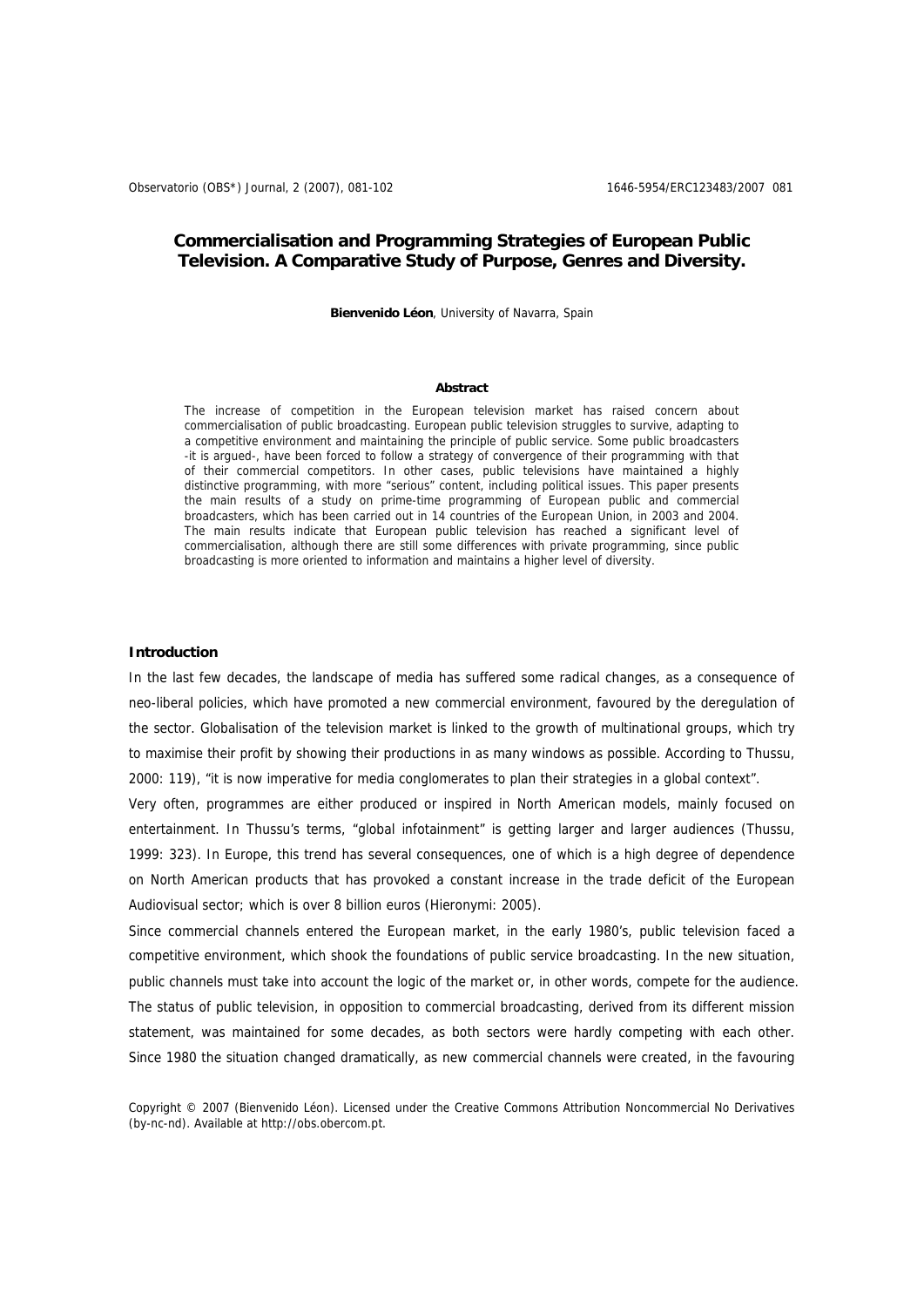winds of liberalisation of the telecommunications sector. In 1980 there were 36 public and 5 commercial channels in Europe. In 1997 the situation had reversed, since there were 55 commercial channels and 45 public channels. The increasing presence of commercial channels, it is argued, has undermined the ideals of public broadcasting (Holtz-Bacha & Norris, 2001: 123).

Several authors have discussed the influence of competition on programming. In general, they point towards negative consequences, such as reduction of standards of quality and more sensational and low quality content (see, for example, Blumler, 1992; Humphreys, 1996, Mc Quail & Siune, 1998; Schultz, 1998). Commercial television has often been seen as having a negative impact on democracy, since it often tries to satisfy the basic desires of the audience, not their needs (Tracey, 1988: 34). This makes public television an indispensable element for a complete development of citizenship in a complex society.

It is argued that competition has forced public broadcasters to get into the logic of the market, adopting programming models which, in principle, correspond to commercial broadcasters. Public television has "commercialized" its programming, which means that it has emphasized entertainment over information and education (Hellman & Sauri, 1994).

In more general terms, some researchers suggest a scenario of convergence, in which differences between public and commercial channels tend to decrease. This imitation of the commercial behaviour –it is arguedmeans that public channel leave quality programming aside to embrace profitable programmes. Several studies seem to confirm this hypothesis in countries like France, Italy, Belgium, Spain (Blumler & Hoffman-Riem, 1992: 25) and Germany (Schatz et al, 1989). Convergence has also been suggested in the opposite sense: from the commercial to the public sector. According to this point of view, some private channels have increased the time they dedicate to information, in order to offer an image of "seriousness" (Meier, 2003).

But empirical evidence is not concluding (Meier, 2003). Some studies reckon there is certain degree of commercialization but introduce other trends, that point towards the complexity of the topic (vg. Syvertsen, 1992, in Norway). Other researchers have found ambivalent or even opposite results to the hypothesis of convergence. In Finland, contrary to what might be expected, the structure of prime-time programming did not change with the competition, although the percentage of entertainment increased from 35% to 48%, in the period 1980-92 (Hellman & Sauri, 1994). In this country, other studies have found that, in spite of the competition, prime-time programming has remained stable, with information and national productions as the most frequent contents. These data are interpreted as an evidence of the existence of a general structuring principle that makes "traditional entertainment" to be necessary at "traditional hours" as means to support "traditional family life" (Hellman & Sauri, 1994).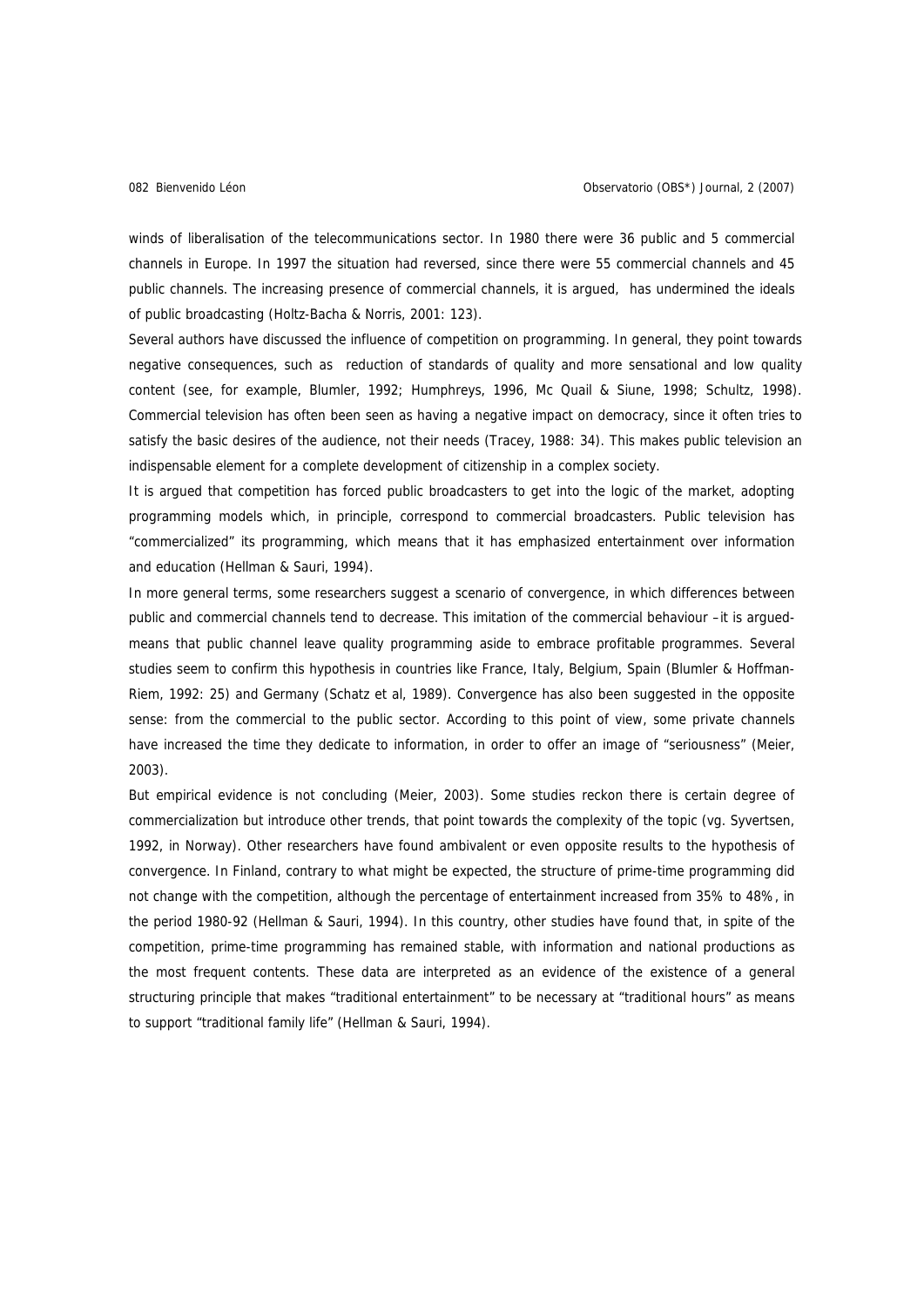In Germany, Krüger (1991, 96) claims that the arrival of commercial channels did not provoke convergence but even some divergence between the public and the private sector. Nevertheless, other researchers suggest that this market is "shaped by a selective convergence" (Meier, 2003: 340).

In Holland, Brandts (1998) compared programming during electoral campaigns in 1994, 1998 and 2002, concluding that public channels did not follow the trends of the commercial channels, in search for entertainment.

Some multinational studies also seem to contradict the hypothesis of convergence or, at least, show some differences between both sectors. For example, Septstrup (1989) analysed prime-time in several countries, concluding that public channels include "serious content" in 55% of their programmes, whereas for the private channels the figure varies from 30% to 40%.

Heynderickx (1993) studied programming in 16 channels (most of them public broadcasters), to conclude that competition has not forced public channels to marginalize serious content, such as political information. On the other hand, commercial channels do not offer exclusively entertainment, since they need to legitimate themselves as "serious" broadcasters, offering informational programmes.

Therefore, empirical research does not allow to draw a clear picture of the differences between public and commercial channels. National research seems to offer ambivalent or even contradictory data. And, secondly, the situation portrayed by international studies may well have changed in the last decade, as the largest multimedia groups have expanded, increasing dependence on North American productions, as suggested by Pleitgen (1999).

This paper explores the current situation of television programming in 14 European countries, in an attempt to present a general view of the similarities and differences between the private and the public sector. It focuses on three key features of the mission of public broadcasting: the purpose, genres and diversity of programming.

## **Information and entertainment (purpose and genres)**

When British public television was established, the first Director General of the BBC, Lord Reith, expressed the objectives of the new institution in terms of "to inform, educate and entertain" the audience. In the following years, this formulation was accepted by other European public broadcasters, to the extent of becoming a common reference to define the role of public broadcasting. To Lord Reith, entertainment was certainly in the last position, since he considered information and education to be core objectives of public television. On the contrary, for the commercial channels that were set in the following years, the new medium was mainly a new business opportunity and entertainment was the main purpose.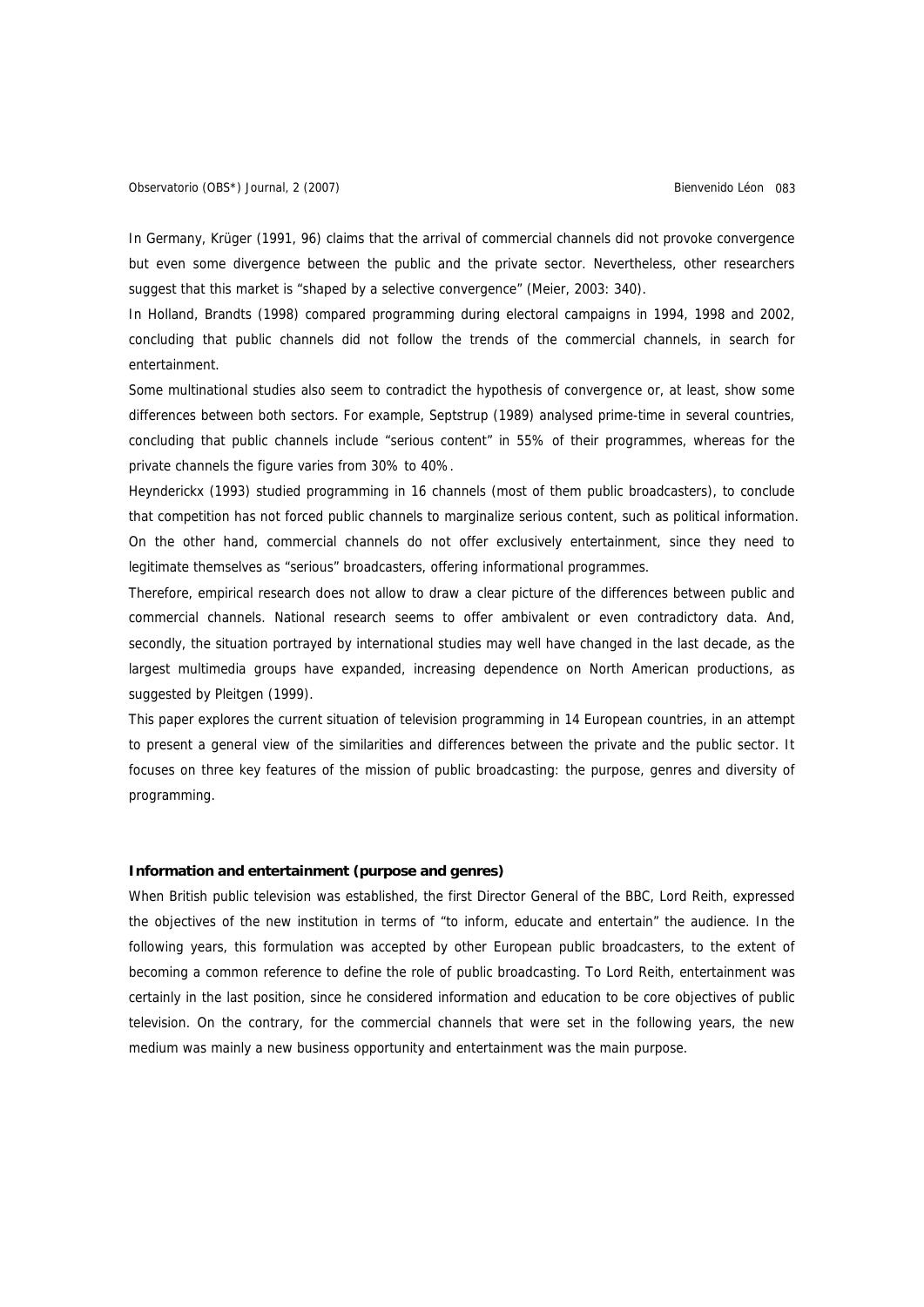This status remained unchanged until competition of commercial channels forced public service broadcasters to fight for the audience. Competition provoked a decrease of audience shares, which had an impact in programming strategies. In this regard, the situation of the US market can be illustrative. It has been described as follows (Lin, 1995: 492):

In order to remain economically viable, the networks have been engaged in a perpetual dog-fight to maintain their viewing shares. This competitive environment has facilitated the development of the networks' more conservative behavioural norm, as far as programming strategies are concerned.

For the commercial sector, the logic of market imposes the domination of those contents that get higher audience figures, since their capacity of risk is very limited. Therefore, it is argued, they tend to emphasize entertainment over information and education. For public broadcasters, in principle, the market is not the fundamental driving force but, in fact, they find it more and more difficult to include "serious" content, especially in prime-time.

Generally speaking, entertainment oriented programmes seem to dominate the market. The study of Eurodata TV Worldwide (2007) identifies the most successful programs in 87 territories, including the ten high a higher audience rating of the year in each country. According to this research, 46% of those programmes fitted into the category of fiction, whereas 36% were "entertainment". The third category was information, with 18% of the programmes. In Europe, a study of the 20 most popular programmes of the year in the whole European Union, showed the following results: sports (32.5%), fiction serials and feature films (25%), information (7.5%) and musical shows (5.1%) (Laporte el al, 2001).

Therefore, if public channels try to compete for the audience, in principle, they should focus on entertainment, rather than information. On the contrary, if they remain loyal to their original mission statement, they should keep a higher level of information than their commercial competitors. This is a key issue on the debate about the function that public service broadcasting must fulfil in a modern society and an important consideration about its legitimacy.

However, the issue presents other aspects. For some authors, public television should not distinguish itself from commercial competitors by giving up entertainment. This would mean not taking the entertainment element as part of the social function of public tv (Costera Meijer, 2005). Nevertheless, it is relevant to know if there is a difference between public and private broadcasters, regarding the levels of entertainment and information they keep.

To a certain extent, research supports the view that commercial competition has forced public television to adapt its content, in search for a wider audience, either for economic reasons or legitimisation of its role in the new environment. As new commercial competitors have entered the market, public broadcasters have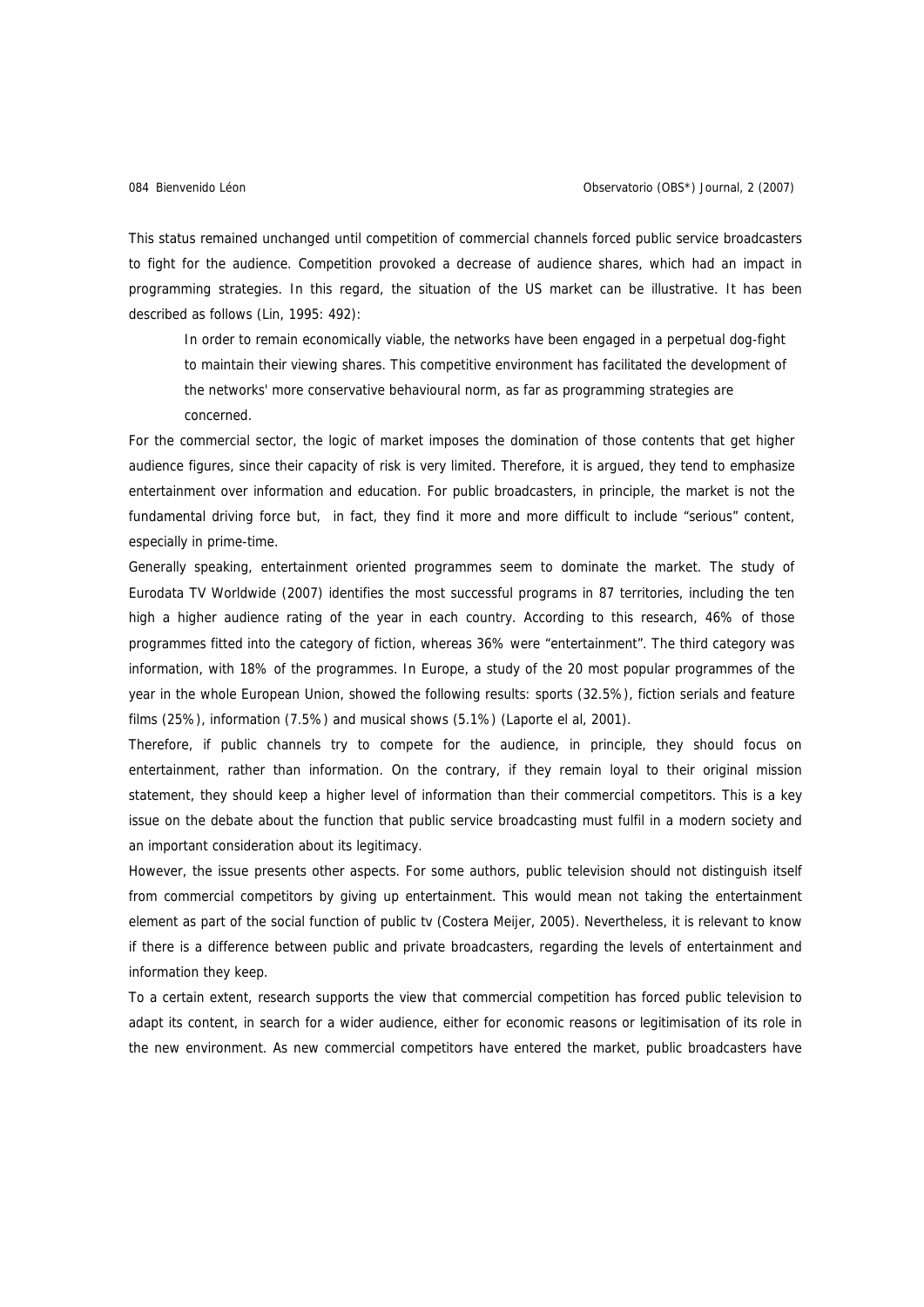Observatorio (OBS\*) Journal, 2 (2007) Charles Communication Control Communication Communication Communication Communication O85

adapted their programming grills, focusing on entertaining and trans-national content (Hellman & Sauri, 1994).

Other studies have reported that there are still some relevant differences between public and commercial programming, as far as level of entertainment is concerned. Sepstrup (1989) analyses a week of prime-time programming in a number of channels of several countries, concluding that public broadcasters include "serious" content in 55% of their programmes, whereas for commercial channels, this percentage varies form 30 to 40%.

In France, some differences between public and commercial broadcasters have been found in the area of cultural programming. Using a wide concept of culture, a study shows that public channels F2 and FR3 had almost a 30% of culture in their programming grills, whereas commercial broadcaster TF-1 and M5 had only about 15 to 20% of the same type of content (Dagnaud, 1999: 25).

Therefore, empirical research in this regard is limited to some studies in particular countries and, very often uses different categories that make it difficult to establish a multinational comparison. Therefore, it seems convenient to present a general view of the situation in Europe, regarding the purpose of the programmes and the genres which are used.

## **Diversity**

The "High level group" (1998: 23), chaired by Marcelino Oreja, stated that public television must offer education, information and quality entertainment. This report considers that Public service broadcasting must keep a balance between the different categories of programming, taking into account that it is necessary to counteract the tendency of commercial channels to depend more on a few types of programmes.

Diversity of programming is of great importance, since the mission of public television is linked to the need to serve a wide audience, using an ample spectrum of genres. According to Blumler (1992), in a market of competition, diversity is one of the endangered values of the television system. Therefore, public television must maintain a diverse programming, avoiding the often standardized homogeneous programming of the commercial channels.

Diversity is a multidimensional concept, which can be understood in different ways. As Hellman (2001) states, in the model of thought dominated by the market economy, diversity is initially related to the possibility of choice of the spectator, as far as quantity and spectrum of programmes are concerned. Therefore, more channels mean that there are more possibilities of a diverse programming to please the audience.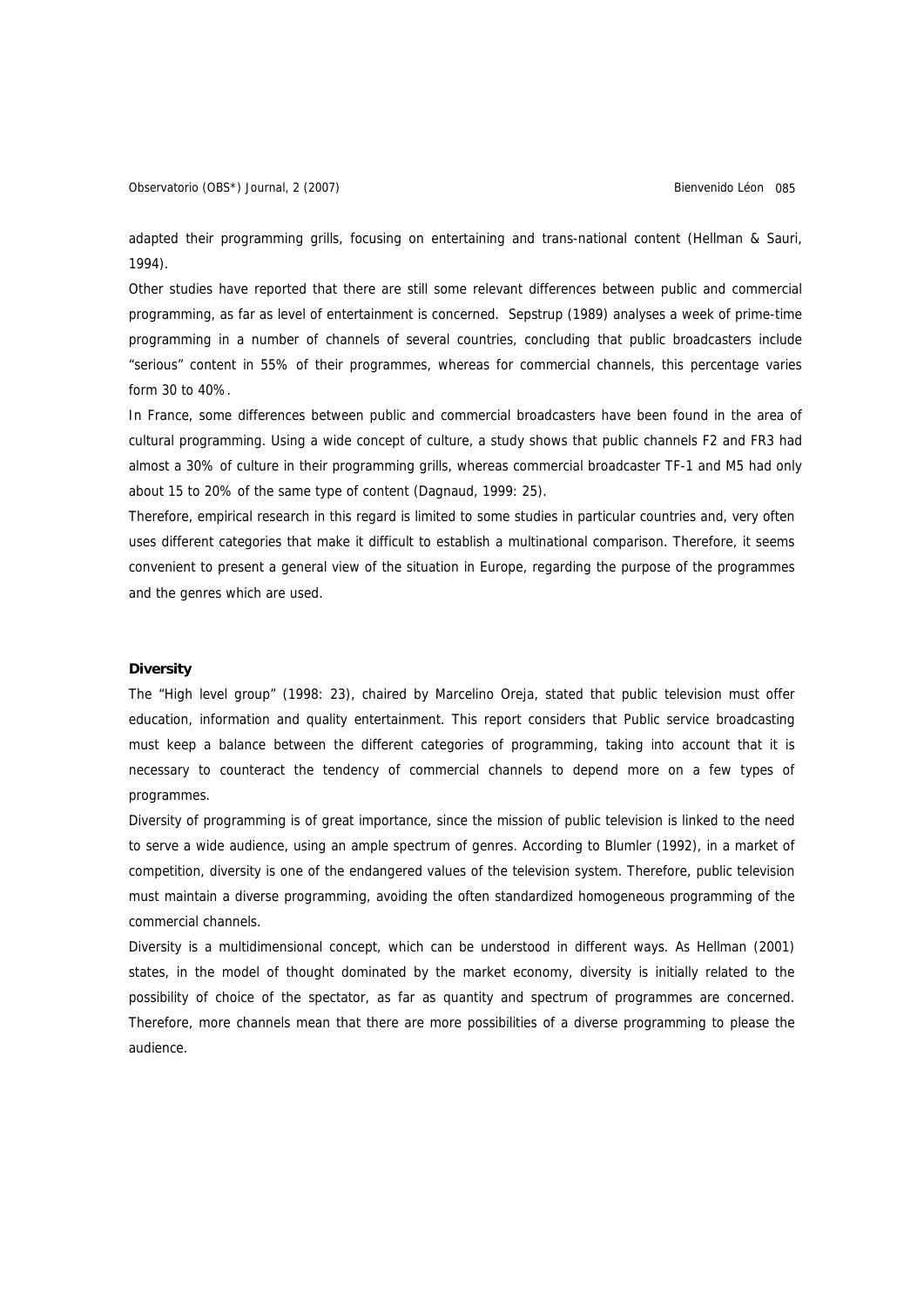According to Mc Quail (1992: 144-5), mass media can contribute to diversity in three different ways. Firstly, reflecting the differences of a society; secondly, facilitating the access of different points of view; and, finally, offering a wide spectrum for the choice of content. In the third sense, diversity means heterogeneity of content and becomes a goal in itself for public service broadcasting, since it is a synonymous of pluralism. For public broadcasters, diversity is a normative criterion of quality, as it allows serving the audience, pursuing the goal of pluralism. Therefore they must offer a multi-faceted programming that combines different purposes (information, education and entertainment), as well as a wide range of topics, forms, dramatic modes and genres.

Several researchers have tried to measure the diversity of television content. In general, it is accepted that diversity of programming categories (genres) is a relevant factor to know if a channel or television system offers a varied programming schedule. But from this starting point authors focus on different aspects, which show the complexity of the concept.

Some authors have distinguished between vertical and horizontal diversity (vg. Litman, 1979, 1992; Mc Quail, 1992; Ishikawa, 1996). Vertical diversity is understood as the number of different types of programme which are shown on a channel within a specific period of time. Horizontal diversity is the variety of the whole television system or of a number of channels. According to Hilve et al. (1997) the distinction can be understood in terms of "diversity of the channel" and "diversity of the system". Other researchers consider that vertical and horizontal diversity are not sufficient to explain the different facets of the concept (Hellman, 2001; Wan der Wurff, 2004ª, 2004b).

In principle, it may be thought that horizontal diversity will increase as the offer grows (higher number of channels and more hours of output). Vertical diversity is also supposed to increase with competition. According to this hypothesis, which is rooted in neo-liberal thought, the new diversified market will ensure enough horizontal diversity and demands the end of the paternalist protection of the media. But, on the other hand, some critics claim that there must be some legal and political rules, because if the market is left on its own it will not generate enough diversity.

Research indicates that the relationship between competition and diversity is of a complex nature (vg. Greenberg & Barnett, 1971; De Bens et al, 1992; Litman, 1992; Flew, 1995; Croteau et al., 1996 ; Napoli, 1999 ; Aslama et al., 2004). Empirical evidence seems to confirm that the increase in the offer does not necessarily imply a greater diversity of content. In the United States, Litman (1979) analyses competition among the three networks, from 1974 to 1979, starting from the theory of oligopoly, according to which competitors sometimes look for tacit or explicit agreements to maintain their level of profit, instead of competing among each other. According to Litman, this is the case for the three American networks, which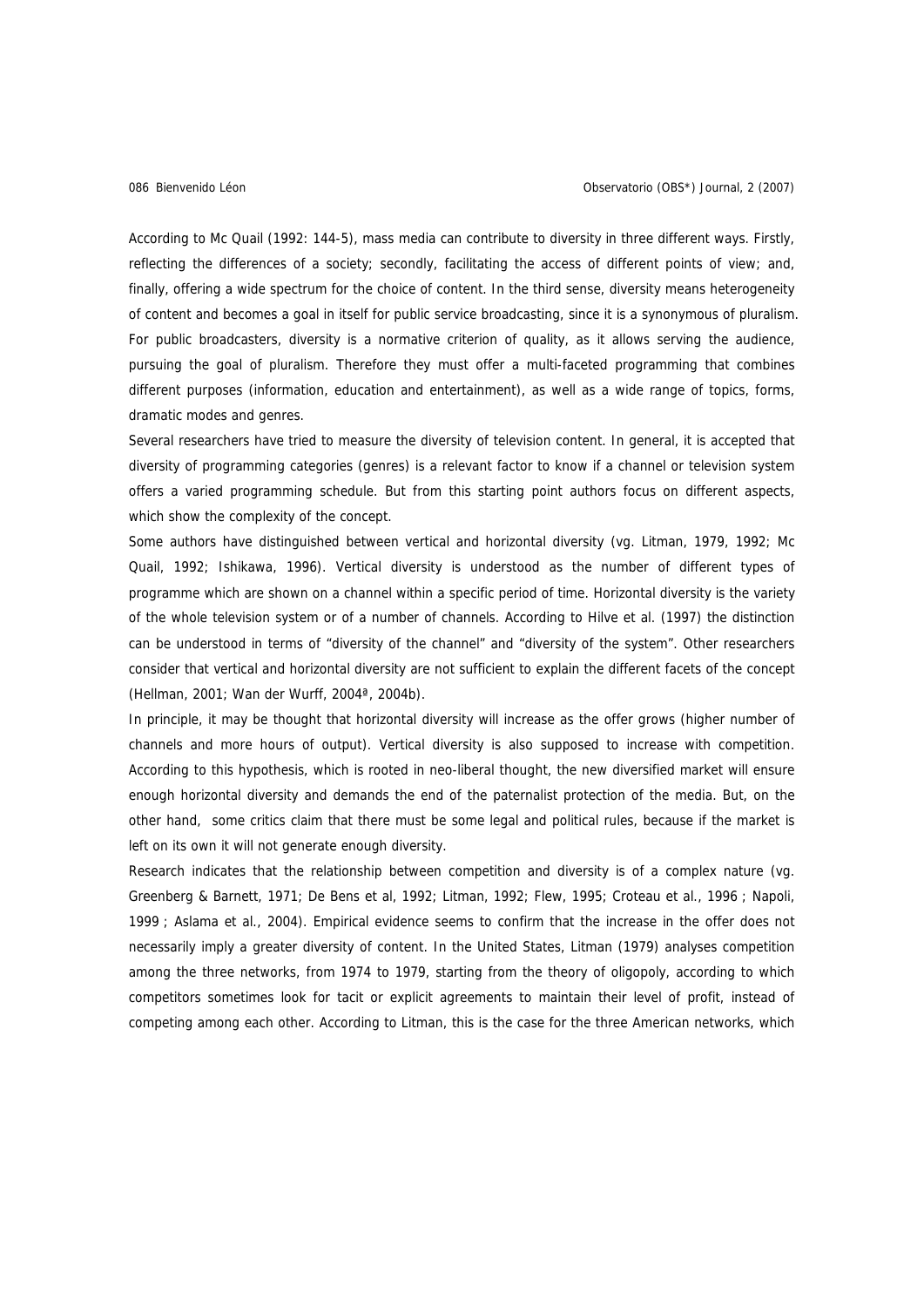have decided to maintain a number of agreements of principle, such as beginning the new season in September or a specific percentage of new production every year.

Lin (1995) has studied the programming strategies of he three networks in the decade of 1980. Among her main conclusions, the following ones can be highlighted:

- 1. As the offer increases and audience share for each network is reduced, "pure counterprogramming" (offering something different to the other two channels) decreases.
- 2. As audience shares decrease, the strategy of "blunting a counter" (offering something different to one of the competitors) also decreases.

In this situation of competition, the networks use the strategy of "pure blunting" (duplicating the offer of the other two networks), or else "countering a blunt" (offering something different two the other two, when they duplicate each other). In other words, competition leads the networks to use conservative strategies (Lin, 1995:429).

In Europe, a number of studies have reached similar conclusions, supporting the hypothesis of oligopoly. Although the number of channels has grown in the last few decades, diversity has hardly been increased, since a few players dominate the market and impose their own rules. This domination is especially important for the acquisition of rights for "strategic content", such as football or North American feature films, which are controlled by the hegemonic players. For example, in Germany, the duopoly Bertelsmann-Kirsch has provoked that the increase in the offer has not meant a larger degree of diversity of content (Humphreys & Lang, 1998).

Wan der Wurff & Van Cuilenberg (2001) state that competition can stimulate diversity, as long as it is kept on a level of "moderate competition". From this threshold, competition becomes "ruinous". In a later study of the situation in Holland, Van der Wurff (2004) indicates that, for this country, when the number of channels is higher than six, diversity decreases. This can be explained considering that public channels contribute to diversify the offer in a significant manner and, as a consequence, when the number of channels increases (mainly with commercial braodcasters), the proportion of public channels is smaller and this reduces the average diversity (both vertical and horizontal).

The idea that vertical diversity is usually higher in public than in commercial channels is supported by other empirical data. A comparative work of channels of different countries, carried out in Japan, came to the conclusion that public channels offered a greater degree of diversity than commercial broadcasters. The lowest levels of diversity where those of the American networks ABC, NBC and Fox; as well as the Swedish channel TV3 (Hillve et al., 1997: 297).

This study analyses differences of diversity between the public and the commercial sectors. For this purpose, vertical diversity of public and commercial channels in different European countries is measured.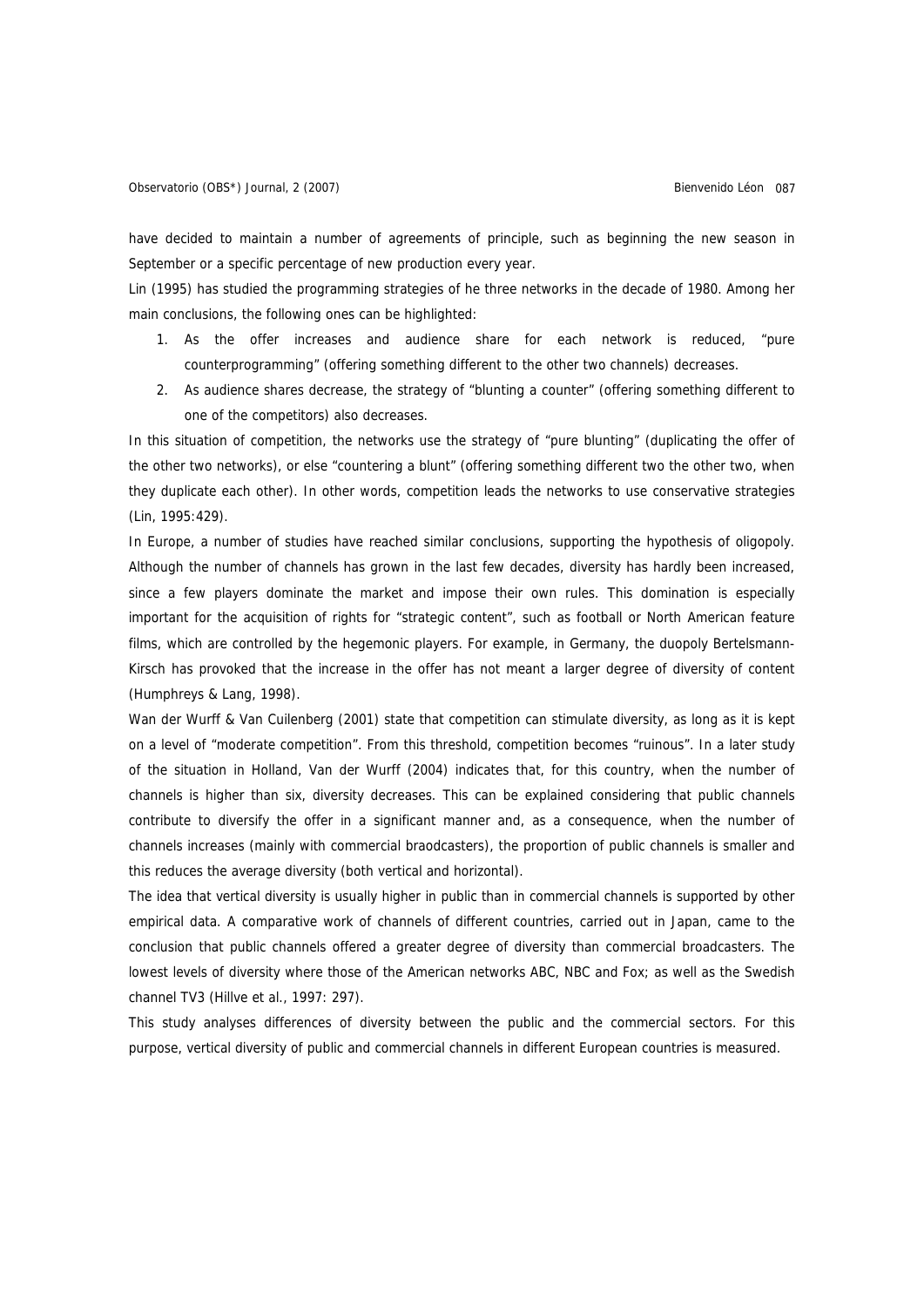## **Hypotheses**

Considering previous research and the objectives of this study, the following four hypotheses are formulated:

H1. Commercial channels are more oriented to entertainment than public channels and they use entertainment genres more often (vg. fiction series, movies and reality shows).

H2. Public broadcasters are more oriented to information than commercial channels and they use information genres more often (vg. daily news, weekly news and magazines).

H3. Public television maintains a higher level of vertical diversity in their programming; depending to a lesser extent on a few hegemonic genres.

## **Methods**

The study of level of entertainment and information in the whole output of the channels used data provided by the channels themselves, collected by the European Audiovisual Observatory. It circumscribes to five countries (the five biggest European markets), since programming categories vary and make it difficult to establish a comparison of the 15 members countries of the European Union in 2003, and even more difficult of the Union of 25 members after the 2005 enlargement.

For the rest of the study (levels of entertainment/information, genres and diversity in prime-time), we analyse the situation in all the member countries of the European Union in 2003 and 2004, except Luxembourg, where there is no public television. Prime-time programming in each of the 14 countries was analysed during the week of 22<sup>nd</sup> to 28<sup>th</sup> of September, 2003; and the week of 20<sup>th</sup> to 26<sup>th</sup> of September, 2004. In each country, the leading public and the leading commercial channels were selected, according to audience the ratings of the previous year. In Belgium, due to the special language situation of the country, the leading public and commercial channels in French, as well as the two leading channels in Flemish were analysed.

Some public broadcasters own two separate channels and they distribute its programming between both of them. Usually, the first channel is more oriented to entertainment, whereas the second one broadcasts more information and, in some cases, educational programmes. Although some data from second channels have been collected, only the first channels are analyzed, since they usually reach larger audience ratings and therefore play a more relevant role for the public.

The study is circumscribed to prime-time, since this slot has a greater impact in the global audience figures of the channels and, therefore, the programming strategies used are especially relevant. Prime-time was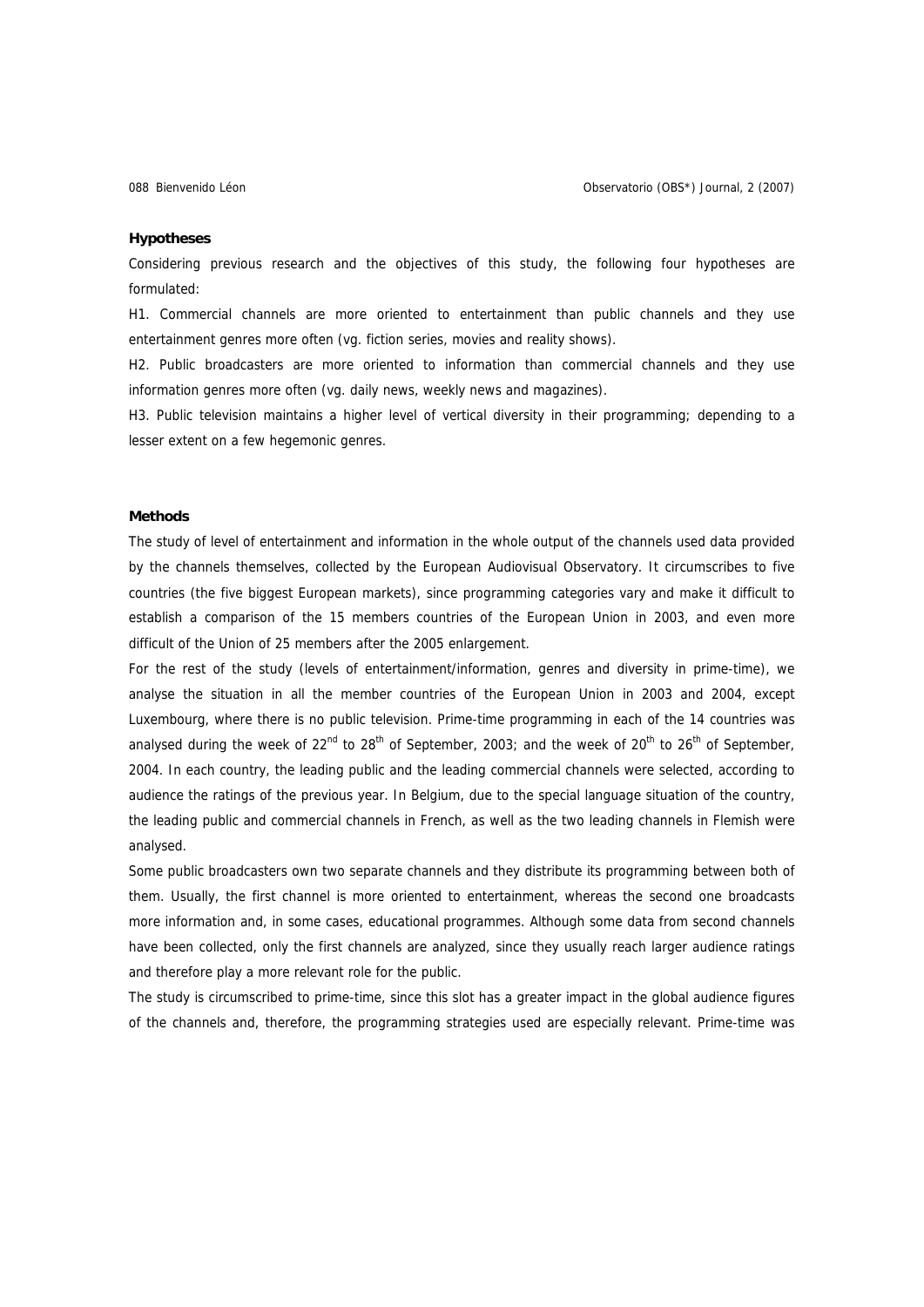established in each country as defined by media agency network Carat. In those countries where primetime lasts for more than three hours, those three with a higher audience rating were selected.

Data were collected from programming guides in each country and some additional sources and coded by each associated researcher, who was typically a PhD or PhD candidate. Afterwards, another researcher coded 15% of the units of the original sample (randomly chosen), in order to estimate intercoder reliability. Average agreement (formula of Holsti) was of 88.75%, which is considered to be acceptable.

Data are referred to the number of broadcasts, which is considered to be more relevant than length, for the purpose of this study. The duration of each programme is determined, among other factors, by its own genre and characteristics. A larger duration does not always mean that the programme is more important for the channel's strategy. For example, a daily news programme is typically 30 minutes long, whereas a reality show often lasts two or three hours. Programmes are classified into 15 different genres, according to commonly used categories. This general scheme of classification allows for a comparison among different television companies and countries, which typically present their output using different genre categories.

The purpose of "information" is adjudicated to those programmes which main objective is to try to explain the complexities of a society. "Entertainment" programmes are those designed mainly for distraction and enjoyment. Taking into account the increasing importance of hybrid genres, a category of "infotainment" was included for those in which both purposes are equally important. Programmes which main purpose is "to educate" are those which try to communicate specific contents that can be evaluated afterwards in some way.

Although this method allows for a degree of subjectivity, as a general rule, the criterion of each delegate researcher was maintained. However, in some cases, a number of changes were introduced, in order keep the same criterion for all the countries (vg. programmes on celebrities were coded as infotainment, not information).

The degree of diversity can be measured using different indices, such as the Hefindahl index or the relative entropy index (Hillve et al, 1997: 297). Considering the purpose of this study, we follow the method used by Dominick and Pearce (1976: 73), to analyse "the extent to which a few categories dominate prime-time". The index is derived by summing the percentages of the top three categories (genres) and subtracting from 100. A low score indicates a restricted range of choices for the audience. This index allows to show the differences in vertical diversity of the two sectors.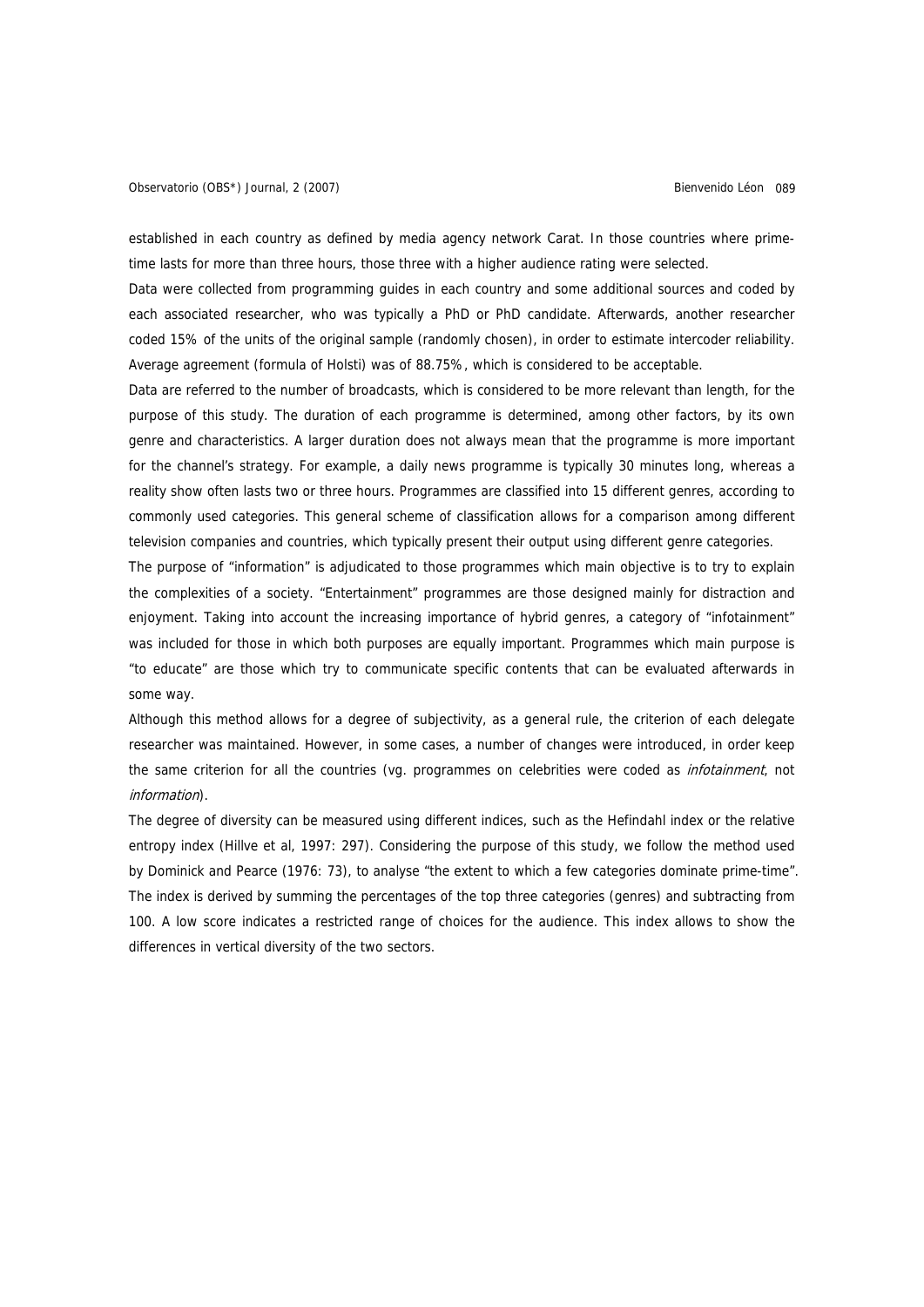## **Results and discussion**

## **Level of entertainment and information**

As table 1 shows, entertainment is the main purpose of 50.5% of the analyzed programmes (883 out of 1747). Other purposes are clearly behind in the scale of priorities: information (33.2%) and education (1.9%). The hybrid category of "to inform and entertain" has a significant percentage: 14.3%.

For both sectors, entertainment is the most frequent purpose of prime-time programming, although the share of entertainment is higher in the commercial channels (60.6%) than in public channels (42.1%). This distance of 18.5% suggests that the public sector still keeps a significant difference in the purpose of its programming in relation to the commercial sector (H1). On the other hand, the public channels are more oriented to information (38.2%) than the commercial channels (27.2%) (H2).

In the average for public channels, the distance between information and entertainment is very small (3.9%), whereas for commercial channels entertainment is ahead of information by 33.4%. Education appears to be a marginal objective, although it is higher in the public channels.

| (number of programmes) |                 |      |           |      |                                            |      |               |     |       |     |
|------------------------|-----------------|------|-----------|------|--------------------------------------------|------|---------------|-----|-------|-----|
|                        | To<br>entertain | %    | To inform | %    | To inform<br>& entertain<br>(infotainment) | %    | To<br>educate | %   | Total | %   |
| Public<br>Channels     | 400             | 42.1 | 363       | 38.2 | 157                                        | 16.5 | 30            | 3.2 | 950   | 100 |
| Commercial<br>Channels | 483             | 60.6 | 217       | 27.2 | 94                                         | 11.8 | 3             | 0.4 | 797   | 100 |
| Total                  | 883             | 50.5 | 580       | 33.2 | 251                                        | 14.3 | 33            | 1.9 | 1747  | 100 |

Table 1. Purpose of prime-time programming in European public and commercial channels, 2003-2004 (number of programmes)

Table 1 suggests that public channels keep entertainment relatively balanced with information, whereas the commercial channels clearly emphasize entertainment over information. An analysis of public channels in each country (table 2) shows that there is a wide spectrum of proportions between both purposes. In nine countries, entertainment is the dominant purpose, whereas information leads in the other five.

Among public broadcasters, the highest percentages of entertainment are found in Austria (60.7%), Italy (59.5%) and Portugal (54.0%). On the lower part of the table, the public channels with less entertainment programmes are those of Greece (8.0%), Finland (29.7%) and Denmark (31.3%).

Surprisingly, the level of entertainment is not necessarily higher in those public channels which have a greater deal of dependence on advertising. This relationship can be established in countries like Spain (advertising income over 60%), Italy (44%) and Portugal (50%). In addition, some countries with a low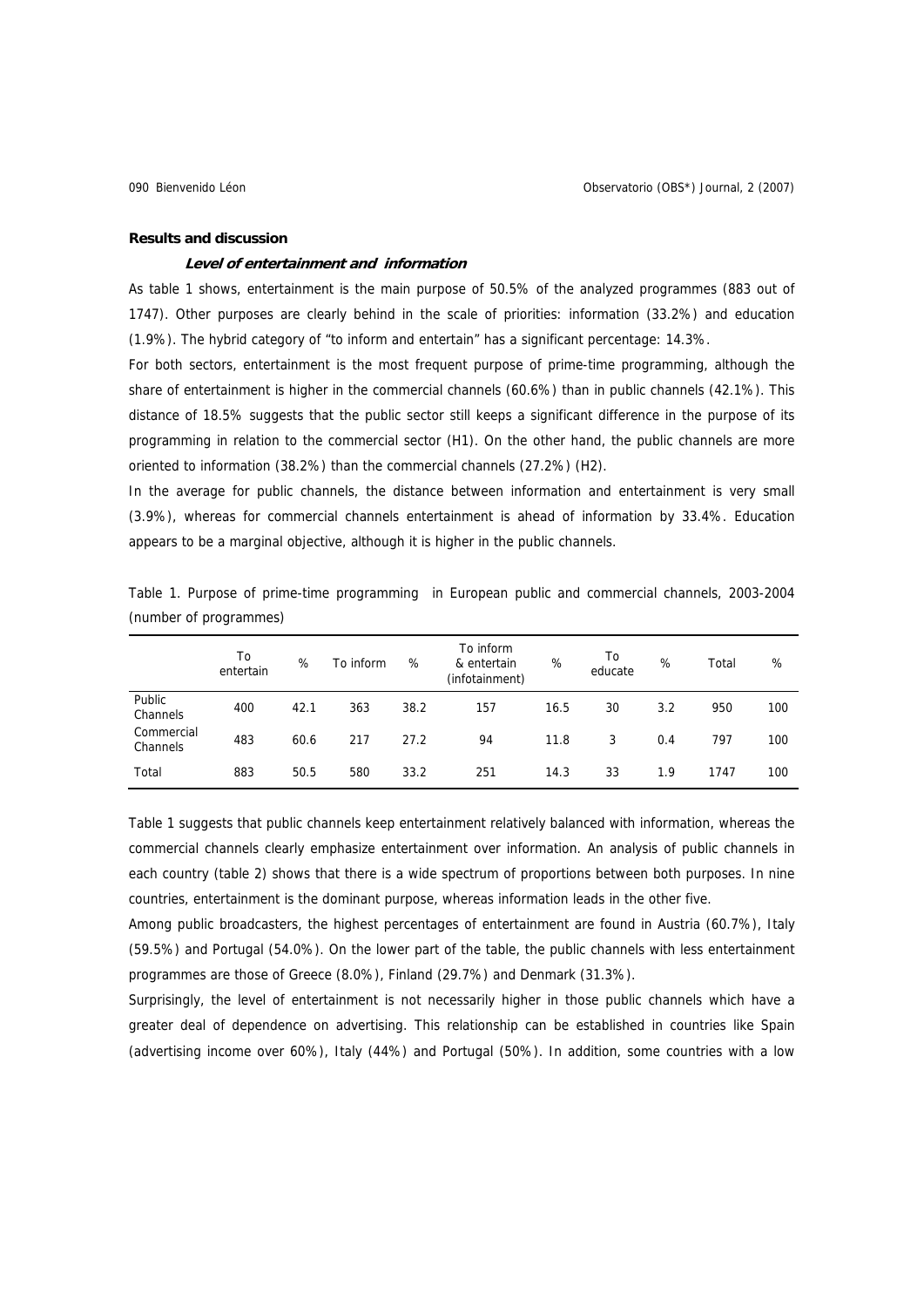share of advertising also have low proportion of entertainment oriented programmes: Greece (only 5% of advertising), Finland (no advertising) and Germany (13%) (Noticias de la comunicación, 2000: 22). However, other countries like the United Kingdom and Sweden, which have no advertising still keep a high level of entertainment.

In principle, the level of entertainment should be higher in those channels which keep a higher market share and, therefore, must compete to keep that position. Nevertheless, the comparison between market share and level of entertainment of public channels does not allow drawing any clear conclusion. The only country where this relationship can be established is Greece: 14. 1% of the market and 10.5% of entertainment, in 2003 (European Audiovisual Observatory, 2004). However, in other countries it is difficult to establish this relationship.

These data can be interpreted as an evidence of the fact that the market is only one of the factors contributing to the programming strategy of public broadcasters. In addition, several political and social factors seem to have an influence.

|                     | To entertain | To inform | To inform & entertain | To educate |
|---------------------|--------------|-----------|-----------------------|------------|
| Austria (ORF-2)     | 60.7         | 37.7      | 1.6                   | 0          |
| Belgium (VRT-1)     | 46.7         | 33.5      | 13.2                  | 6.6        |
| Denmark (TV-2)      | 31.3         | 53.1      | 15.6                  | 0.0        |
| Finland (YLE-1)     | 29.7         | 55.4      | 14.9                  | 0.0        |
| France (France 2)   | 32.6         | 37.2      | 30.2                  | 0.0        |
| Germany (ARD)       | 56.1         | 13.3      | 27.6                  | 3.1        |
| Greece (ET-1)       | 8.0          | 38.0      | 42.0                  | 12.0       |
| Ireland (RTE-1)     | 46.8         | 26.6      | 26.6                  | 0.0        |
| Italy (RAI-1)       | 59.5         | 40.5      | 0.0                   | 0.0        |
| Netherlands (NED-2) | 52.5         | 13.1      | 34.4                  | 0.0        |
| Portugal (RTP-1)    | 54.0         | 34.0      | 8.0                   | 4.0        |
| Spain (TVE-1)       | 33.3         | 35.7      | 31.0                  | 0.0        |
| Sweden (SVT-1)      | 46.7         | 37.3      | 9.3                   | 6.7        |
| $UK (BBC-1)$        | 40.8         | 35.2      | 22.5                  | 1.4        |
| Total               | 41.5         | 37.8      | 17.7                  | 7.5        |

Table 2. Main purpose of prime-time programming in public channels in 2003-2004 (% of programmes)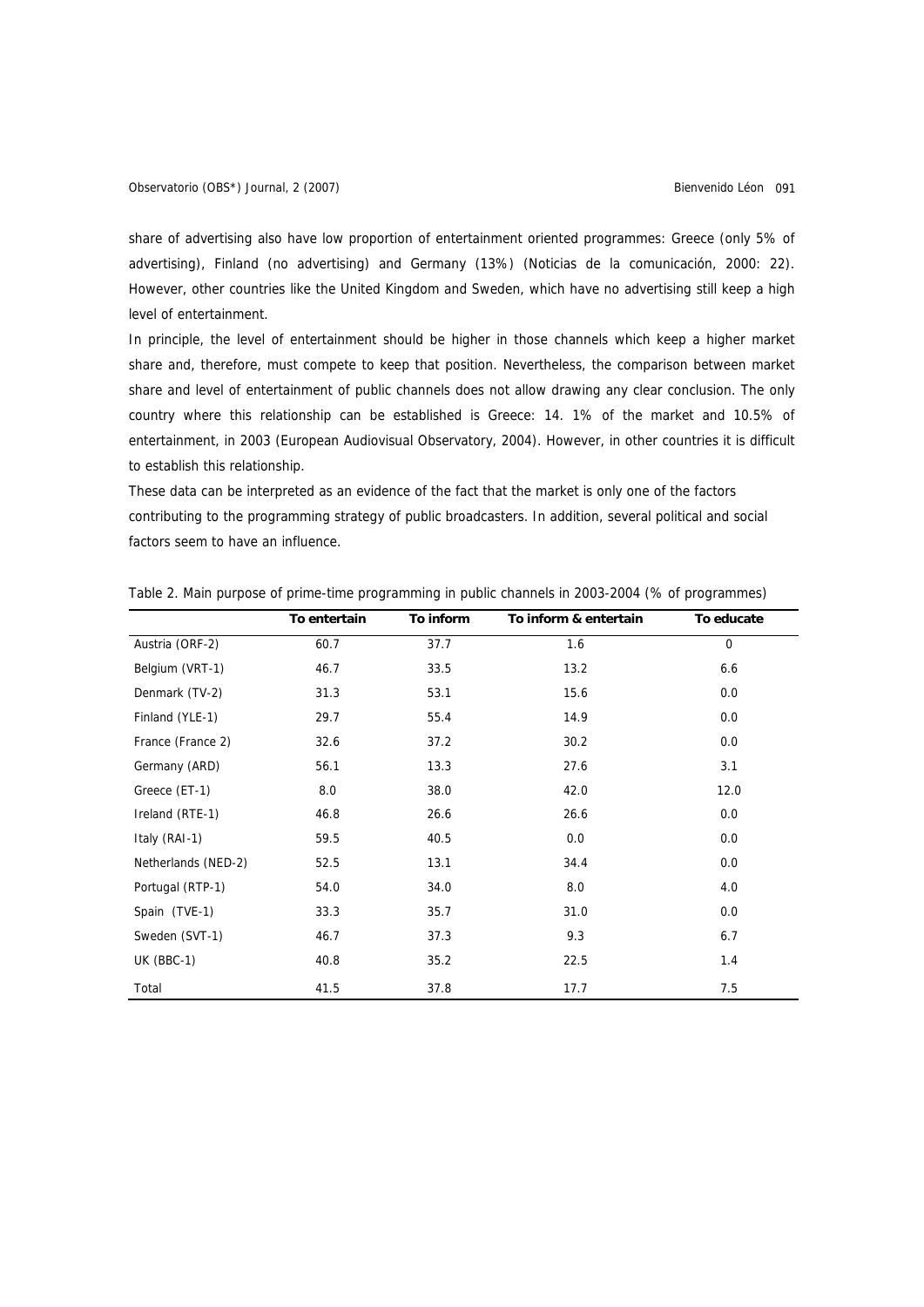## **Genres**

As table 3 shows, fiction is the first category in the output of the main channels in the five largest European markets (27.0%). Although percentages are relatively high in all the countries, some commercial channels lead the ranking ((Italia 1, 68.2%; Rete4, 54.9%; Antena 3, 33.7%). Light entertainment (14.0%), news (12.0%) and sports (5.3%) are the other main categories. The channels with a higher percentage of news are Canale 5 (31.4%), BBC (20.9%) and Telecinco (20.3%). Surprisingly, two of them are commercial channels. However, as we will see later, daily news are a genre which is equally important for public and commercial channels.

Table 3. Output of European channels in 2003 by programming categories (in hours)

|                          | <b>Fiction</b> | %    | Light<br>entertainment | %              | <b>News</b> | %    | <b>Sports</b> | %    | <b>Total hours</b> |
|--------------------------|----------------|------|------------------------|----------------|-------------|------|---------------|------|--------------------|
| Germany                  |                |      |                        |                |             |      |               |      |                    |
| <b>ARD</b>               | 410            | 28.5 | 120                    | 8.3            | 146         | 10.1 | 124           | 8.6  | 8760               |
| ZDF                      | 384            | 26.7 | 118                    | 8.2            | 145         | 10.1 | 86            | 6.0  | 8760               |
| SAT1                     | 355            | 24.7 | 385                    | 26.7           | 32          | 2.2  | 21            | 1.5  | 8760               |
| <b>RTL</b>               | 389            | 27.0 | 275                    | 19.1           | 66          | 4.6  | 33            | 2.3  | 8760               |
| Spain                    |                |      |                        |                |             |      |               |      |                    |
| <b>TVE</b>               | 4393           | 25.5 | 1045                   | 6.1            | 1485        | 8.6  | 1372          | 8.0  | 17240              |
| Telecinco                | 343            | 24.8 | 216                    | 15.6           | 281         | 20.3 | 6             | 0.4  | 8437               |
| Antena <sub>3</sub>      | 563            | 33.7 | 372                    | 22.2           | 255         | 15.3 | 3             | 0.2  | 10171              |
| France (1)               |                |      |                        |                |             |      |               |      |                    |
| TF1                      | 3018           | 35   | 1192                   | 14             | 751         | 9    | 402           | 5    | 8736               |
| France 2                 | 2481           | 28   | 1101                   | 13             | 1343        | 15   | 548           | 6    | 8736               |
| France 3                 | 2414           | 28   | 584                    | $\overline{7}$ | 1741        | 20   | 489           | 6    | 8588               |
| <b>United</b><br>Kingdom |                |      |                        |                |             |      |               |      |                    |
| <b>BBC</b>               | 3367           | 22.0 | 2712                   | 17.7           | 3194        | 20.9 | 1342          | 8.8  | 15299              |
| <b>ITV</b>               | 1882           | 21.5 | 1304                   | 14.9           | 1409        | 16.1 | 676           | 7.7  | 8760               |
| Channel 4                | 1990           | 22.7 | 2239                   | 25.6           | 346         | 3.9  | 1041          | 11.9 | 8760               |
| <b>Italy</b>             |                |      |                        |                |             |      |               |      |                    |
| RAI                      | 6407           | 25   | 5068                   | 19             | 2906        | 11   | 1266          | 5    |                    |
| Canale 5                 | 3091           | 32.3 | 2694                   | 30.6           | 2751        | 31.4 | 47            | 0.5  | 8760               |
| Italia 1                 | 5970           | 68.2 | 1004                   | 11.4           | 727         | 8.3  | 863           | 9.9  | 8760               |
| Rete 4                   | 4809           | 54.9 | 1359                   | 15.5           | 1209        | 13.8 | 77            | 0.9  | 8760               |
| <b>Total</b>             | 42266          | 27.0 | 21788                  | 14.0           | 18787       | 12.0 | 8396          | 5.3  | 156047             |

ource: author's own elaboration with data from the European Audiovisual Observatory (Yearbook 2004).

(1) Data of 2002.

These data offer a general view of the programming grills in these countries but it seems convenient to complete it with an analysis of prime-time programming grills. Our own study of 14 European countries in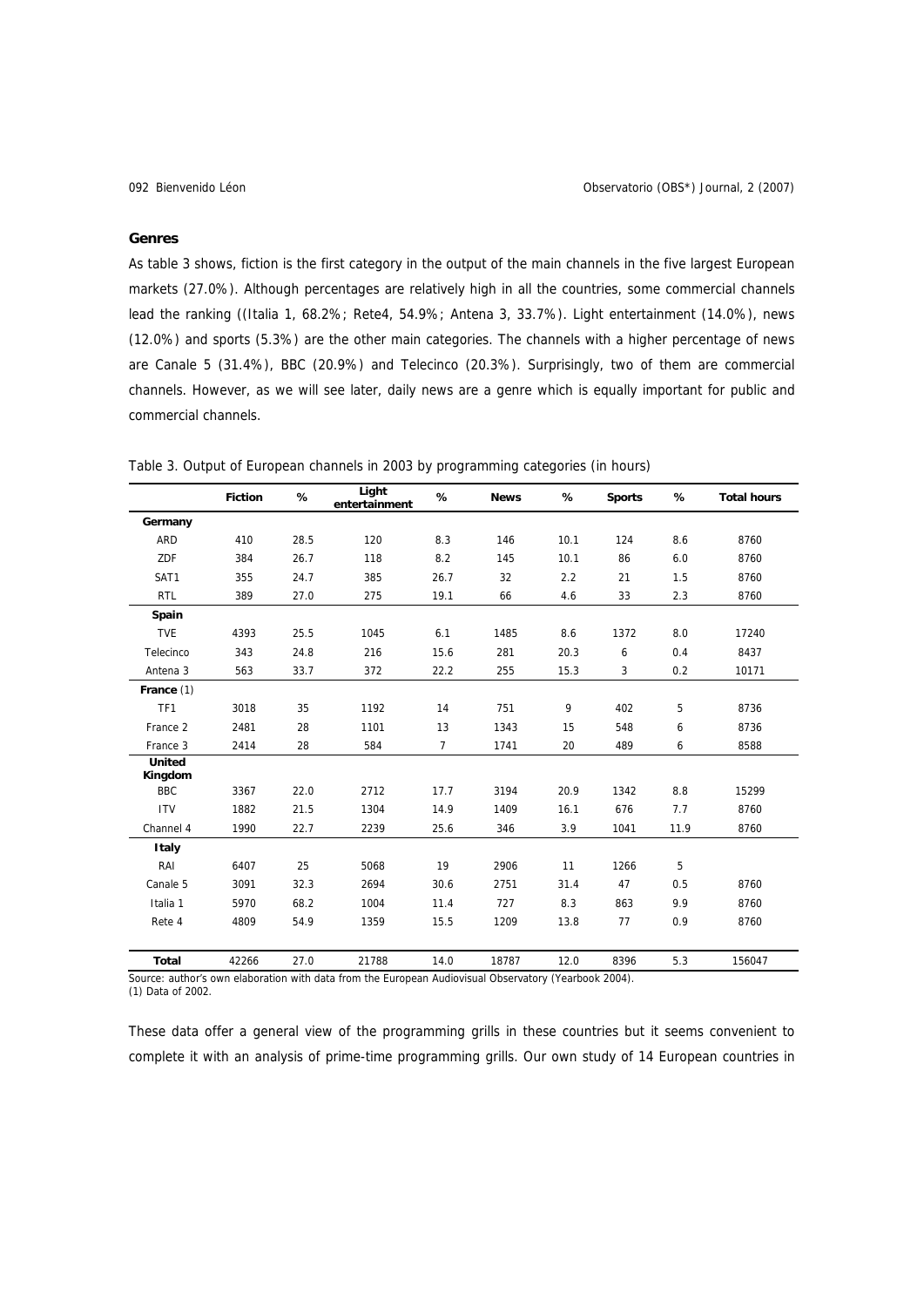2003 and 2004 shows that, in general, prime-time is mainly configured with the same genres as the whole programming schedule, although percentages vary significantly (table 4). Fiction series (24.0%) and daily news (23.6%) are the two main genres in European prime-time. Other categories are well below in the list: magazines (10.0 %); documentaries (5.4%), reality shows (5.0%), etc.

The distribution of genres in each sector suggests that, at a European scale, there are some relevant differences between programming grills of public and private broadcasters. Firstly, fiction series are more frequent in the private sector (32.3%) than in the public sector (17.0%). The second largest difference is that of documentaries: 8.1 in the public channels and 2.3 in the private sector. Similar differences can be found in magazines (12.8%, public; 6.8% private) and reality shows (8.3%, commercial; 2.2%, public). This data confirm that entertainment genres are more frequent in commercial channels (H1) whereas information genres are more frequent in public channels (H2).

Daily news represent about a quarter of the total number of prime-time programmes, with similar percentages for public and commercial channels. Contrary to what could be expected, daily news are more frequent in the prime-time slots of the private channels (24.2%) than in the public channels (23.2%). These data contradicts H2 and can be related to the need for legitimisation of the commercial channels. In addition, daily news can get good audience ratings in most countries.

|                       | <b>Public channels</b> | <b>Commercial Channels</b> | Average |
|-----------------------|------------------------|----------------------------|---------|
| <b>Fiction series</b> | 17.0                   | 32.3                       | 24.0    |
| Daily News            | 23.2                   | 24.2                       | 23.6    |
| Magazine              | 12.8                   | 6.8                        | 10.0    |
| Documentary           | 8.1                    | 2.3                        | 5.4     |
| Quiz show             | 6.1                    | 3.0                        | 4.7     |
| Reality show          | 2.2                    | 8.3                        | 5.0     |
| Feature film          | 4.7                    | 4.8                        | 4.7     |
| Sports                | 6.2                    | 2.6                        | 4.6     |
| Infotainment          | 3.2                    | 5.1                        | 4.1     |
| Talk show             | 3.2                    | 0.9                        | 2.2     |
| Tv movie              | 2.2                    | 2.6                        | 2.4     |
| Musical show          | 2.5                    | 0.1                        | 0.9     |
| Weekly news           | 0.6                    | 1.1                        | 0.9     |
| Cartoons              | 1.0                    | 0.3                        | 0.7     |
| Other                 | 6.9                    | 5.6                        | 6.3     |

Table 4. Genres in prime-time European television programming 2003-2004 (% of programmes)

he breakdown of genres in public channels (table 5), shows that the percentage of daily news is important in most countries and specially high in Italy (38.4%), France (32.6), Spain (30.9%) and Finland (30.6%). On the opposite side, it is very low in the Netherlands (3.3%).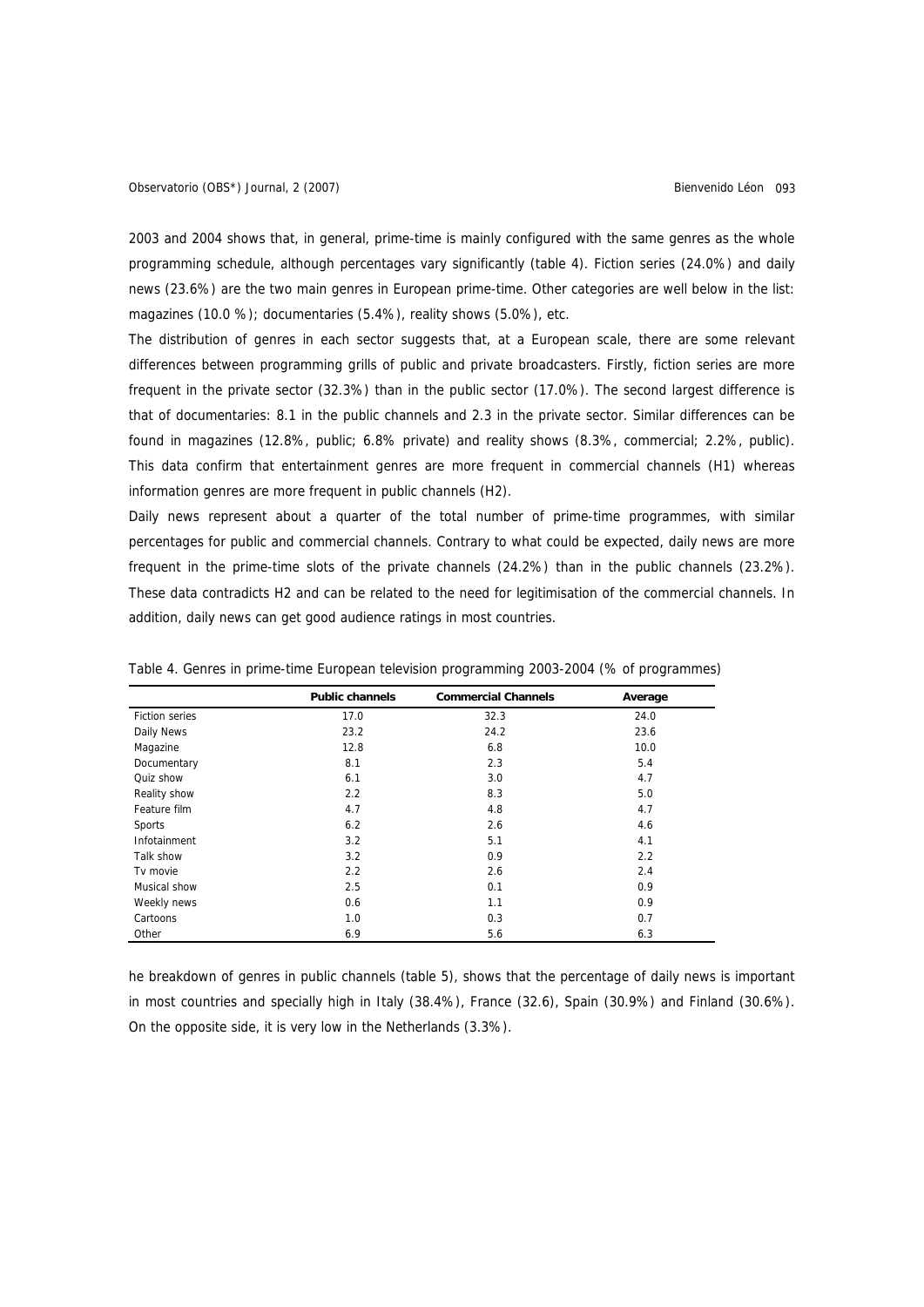It is interesting to notice that the commercial channels of the same countries (table 6) broadcast a high share of daily news (with the exception of Spain): Italy (36.6%), Finland (37.3%) and France (31.8%). In Italy and France, the percentage of daily news is slightly higher for the commercial channels than for their public competitors. The case of Spain requires further explanation. Telecinco broadcasts its main news programme starting at 20.30 h., before the beginning of prime-time. Nevertheless, it is a channel that dedicates 20.3% of its total output to news, one of the highest shares in Europe (table 3).

This may seem to provide some empirical evidence to support the hypothesis of the need for legitimisation of the commercial channels. Nevertheless, the results for other countries are not so concluding. For example, NL1 (Netherlands) is the public channel with a lower share of daily news (3.3%), but its commercial competitor, RTL1, broadcasts a much higher share of news in prime-time (23.7%).

Fiction series are very important for most public channels, especially in Belgium (24.0) and Ireland (22.5%). This category is not so relevant in countries like Greece (0.0%), Italy (5.1) and France (6.9%).

The comparison of fiction series programming between public and commercial channels (tables 5 and 6) does not allow to support the hypothesis of convergence. In some cases, though, a high percentage of this genre in a public channel is linked to a high level in the commercial channel of the same country (vg. the UK and Denmark). On the other hand, the country with a lower rate of fiction series among the commercial channels (France), has also a low percentage of fiction series. However, this data do not seem to provide enough evidence to support the idea of a clear influence of the fiction output of the commercial sector in that of the public broadcasters.

Magazines and sports are relatively significant in most public channels, although percentages vary widely from one country to another. The share of sports is higher in the public channels of all the countries, than in the commercial ones. This can be explained considering that traditionally public broadcasters have own the rights of most popular events (vg. football leagues), and still keep several sports programmes in primetime; although the situation is changing in the last few years and many events are now owned by commercial broadcasters.

Documentaries are of secondary importance for public channels, except in Greece, where they represent 59.2% of prime-time programmes. ET1 represents a peculiar situation in which the low market share of the channel (14.1%) and a high level of public funding (95%) seems to be associated to this higher percentage of documentaries.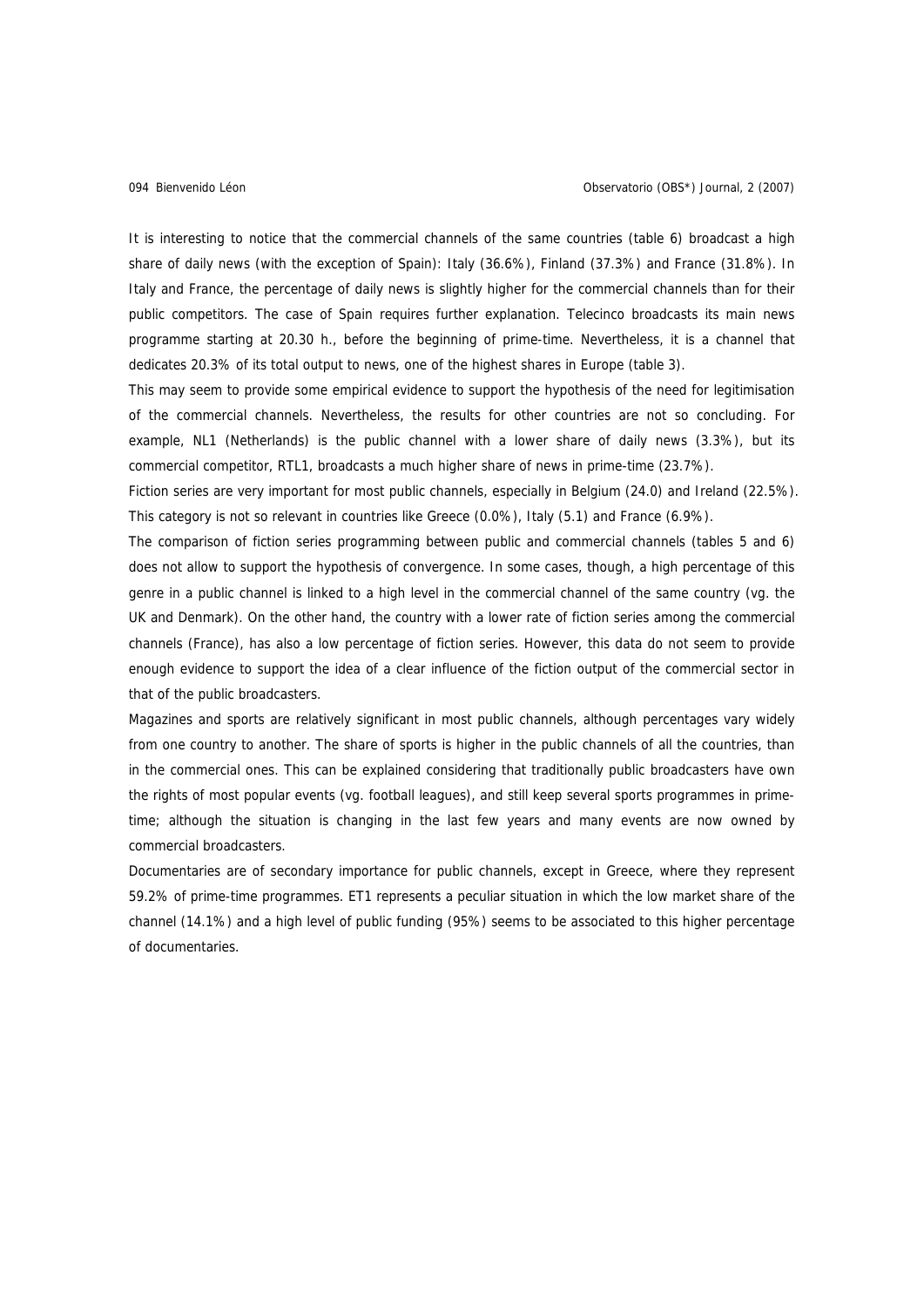Observatorio (OBS\*) Journal, 2 (2007) Bienvenido Léon 095

|                       | <b>Fiction</b><br>series | Daily<br>news | Magazine | <b>Sports</b> | Quiz show | Reality<br>show | Docu-<br>mentary | Feature<br>film |
|-----------------------|--------------------------|---------------|----------|---------------|-----------|-----------------|------------------|-----------------|
| Austria (ORF1)        | 16.3                     | 31.1          | 1.6      | 18.0          | 8.2       | 4.9             | 0.0              | 11.5            |
| Belgium (RTBF-1/VRT1) | 24.0                     | 19.5          | 24.0     | 1.7           | 7.3       | 2.2             | 5.6              | 6.7             |
| Denmark (TV2)         | 9.3                      | 21.9          | 13.0     | 6.3           | 3.1       | 0.0             | 3.1              | 3.1             |
| Finland (YLE1)        | 11.5                     | 28.9          | 20.0     | 8.7           | 4.3       | 0.0             | 11.6             | 2.9             |
| France (France 2)     | 6.9                      | 32.6          | 30.0     | $\mathbf 0$   | 2.3       | 2.3             | 0.0              | 4.7             |
| Germany (ARD)         | 17.3                     | 31.6          | 19.0     | 7.1           | 5.1       | 1.0             | 4.1              | 0.0             |
| Greece (ET1)          | 0.0                      | 14.3          | 4.1      | 14.3          | 0.0       | 0.0             | 59.2             | 8.2             |
| Ireland (RTE1)        | 22.5                     | 17.5          | 16.0     | 1.2           | 5.0       | 2.5             | 10.0             | 6.2             |
| Italy (RAI-1)         | 5.1                      | 38.4          | 18.0     | 0.0           | 17.9      | 5.1             | 0.0              | 2.6             |
| Netherlands (NL1)     | 13.1                     | 3.3           | 3.3      | 23.0          | 14.8      | 6.6             | 0.0              | 0.0             |
| Portugal (RTP-1)      | 10.0                     | 28.0          | 0.0      | 2.0           | 12.0      | 2.0             | 4.0              | 4.0             |
| Spain (TVE-1)         | 17.9                     | 33.3          | 2.6      | $\mathbf 0$   | 2.6       | $\Omega$        | 2.5              | 10.2            |
| Sweden (SVT)          | 16.2                     | 27.0          | 2.7      | 4.0           | 2.7       | 1.3             | 14.9             | 2.7             |
| UK (BBC-1)            | 9.2                      | 31.4          | 3.7      | 0.0           | 1.8       | 3.7             | 5.5              | 5.6             |

Table 5. Programming genres of public channels in prime-time, 2003-2004 (% of programmes)

Among the commercial broadcasters (table 6), apart from fiction series and daily news (already analysed), magazines obtain high percentages in most countries, whereas reality shows and quiz shows appear less frequently. Feature films are not very frequent and do not vary significantly in relation to public channels. The high cost of broadcasting rights of recent popular films can explain the relatively low presence of this genre, specially in the commercial sector.

|                       | <b>Fiction</b><br>series | Daily<br>news | Magazi<br>ne | <b>Sports</b> | Quiz show   | Reality<br>show | Docu-<br>mentary | Feature<br>film |
|-----------------------|--------------------------|---------------|--------------|---------------|-------------|-----------------|------------------|-----------------|
| Austria (PRO7-SAT1)   | 24.5                     | 13.2          | 15.1         | 0.0           | 0.0         | 0.0             | 0.0              | 15.1            |
| Belgium (RTL-TVi/TVM) | 24.8                     | 24.7          | 13.3         | 3.5           | 3.5         | 7.9             | 2.6              | 6.2             |
| Denmark (TV3)         | 40.7                     | 0.0           | 18.5         | 3.7           | 0.0         | 7.4             | 0.0              | 11.1            |
| Finland (MTV3         | 21.3                     | 37.3          | 2.7          | 8.0           | 5.3         | 2.7             | 0.0              | 9.3             |
| France (TF1)          | 9.1                      | 31.8          | 4.5          | 2.3           | $\mathbf 0$ | 31.8            | 2.3              | 6.9             |
| Germany (RTL1)        | 36.8                     | 19.1          | 16.2         | 5.9           | 7.4         | 1.5             | 1.5              | 1.5             |
| Greece (ANTENNA-1)    | 29.0                     | 16.7          | $\Omega$     | 1.6           | 0           | 12.9            | 11.2             | 1.6             |
| Ireland (TV3)         | 64.4                     | 16.9          | 1.7          | 0             | 0           | 0               | 1.7              | 8.4             |
| Italy (Canale 5)      | 9.8                      | 36.6          | 4.9          | $\Omega$      | $\mathbf 0$ | 7.4             | $\mathbf 0$      | 4.9             |
| Netherlands (RTL1)    | 33.9                     | 23.7          | $\Omega$     | $\Omega$      | 3.4         | 15.8            | 1.7              | $\mathbf 0$     |
| Portugal (SIC)        | 57.7                     | 26.9          | 0            | 1.9           | 0           | 3.8             | 0                | 1.9             |
| Spain (Tele 5)        | 30.7                     | 0.0           | 7.7          | 0             | 0           | 7.7             | $\Omega$         | 7.7             |
| Sweden (TV4)          | 11.9                     | 41.7          | 1.2          | 3.6           | 5.9         | 16.7            | 5.9              | 3.6             |
| UK (ITV)              | 43.9                     | 25.6          | 0            | 1.2           | 4.9         | 1.2             | 7.3              | 1.2             |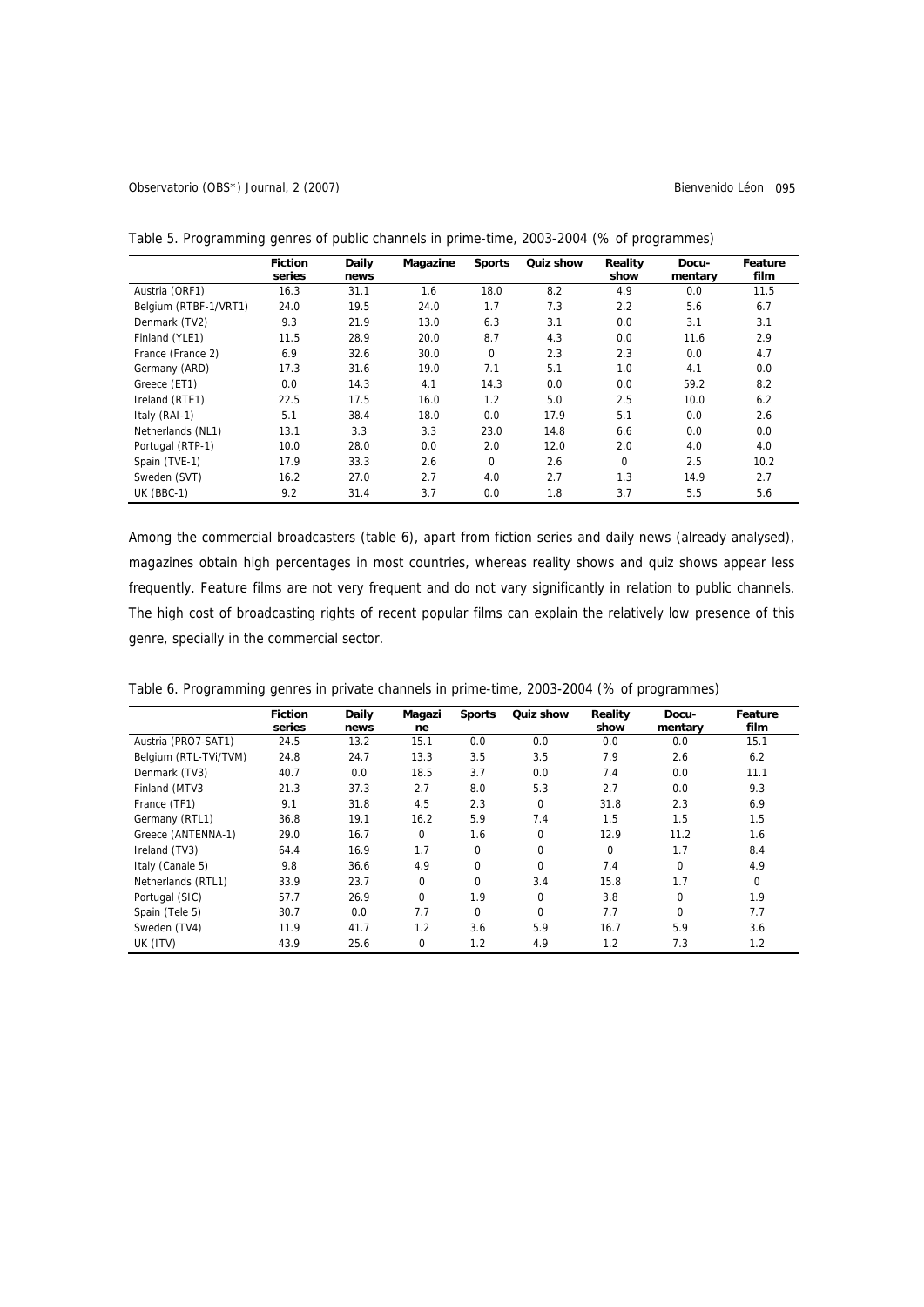## **Diversity**

Table 7 shows that, in average, vertical diversity is slightly higher in the public channels (38.6) than in the commercial channels (31.7) (H3). In the national level, in 9 countries, public channels also show a higher index of diversity than their commercial competitors. The exceptions are Austria, Belgium, Greece, Italy and Spain, where commercial channels present a more varied offer to the audience.

The highest indices of diversity in the public sector are found in Denmark (55.8), UK (53.8) and Portugal (50.0). The lowest indices are those of Greece (12.2), and Italy (25.7). In the case of Greece's ET1, the low index of diversity is related to a high percentage of documentaries (59.2%). The public channels of Italy (RAI1) has a relatively high percentages of daily news in their prime-time schedule (38.4%), which can explain the low index of diversity.

Among the commercial channels, the lowest indices appear in Ireland (10.3) and Portugal (11.6). In both countries, the index is related to a high dependence on fiction series.

|                    | <b>Public channels</b> | <b>Private channels</b> |
|--------------------|------------------------|-------------------------|
| Austria            | 34.9                   | 47.2                    |
| Belgium            | 32.5                   | 37.2                    |
| Denmark            | 55.8                   | 29.7                    |
| Finland            | 39.6                   | 32.1                    |
| France             | 30.5                   | 27.3                    |
| Germany            | 32.1                   | 27.9                    |
| Greece             | 12.2                   | 41.4                    |
| Ireland            | 44.0                   | 10.3                    |
| Italy              | 25.7                   | 46.2                    |
| <b>Netherlands</b> | 49.1                   | 26.6                    |
| Portugal           | 50.0                   | 11.6                    |
| Spain              | 38.6                   | 53.9                    |
| Sweden             | 41.9                   | 29.7                    |
| UK                 | 53.8                   | 23.2                    |
| Average            | 38.6                   | 31.7                    |

Table 7. Index of vertical diversity in prime-time programming (2003-2004)

The comparison of public funding, market share and index of diversity of the public channels in 2004 (table 8), does not lead to any clear conclusion, although in some cases there seams to be certain relationship. For example, Finland is the country with the highest index of diversity (56.2) and is also the country with the highest percentage of public funding (100%) and the highest market share (70.9%). However, in other countries, high levels of public funding and/or market shares correspond to low indices of diversity.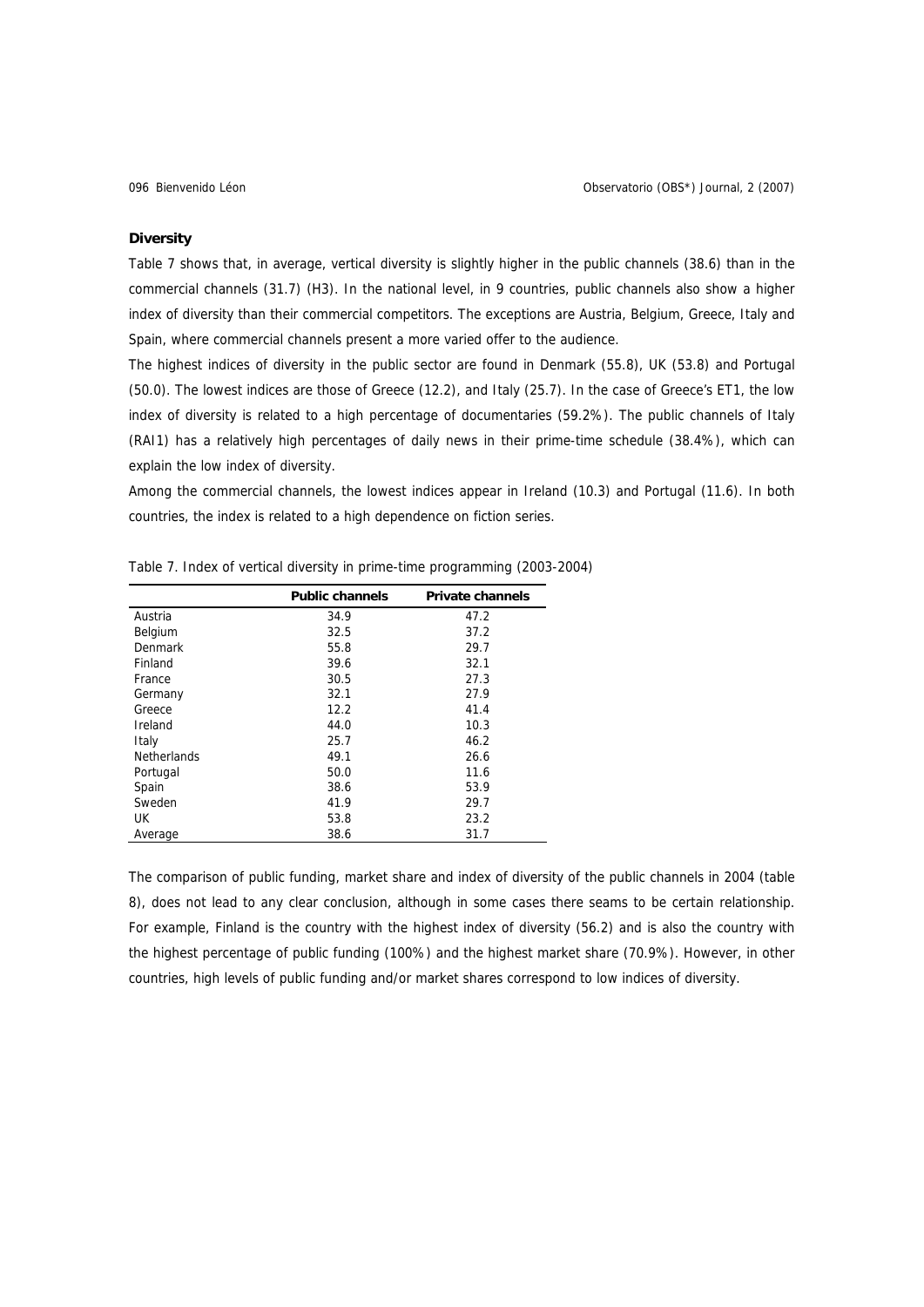|  | Table 8. Public funding, market share and index of vertical diversity of public channels (2004) |  |  |  |  |  |  |
|--|-------------------------------------------------------------------------------------------------|--|--|--|--|--|--|
|--|-------------------------------------------------------------------------------------------------|--|--|--|--|--|--|

|                    | % public funding | % market share | Index of diversity |
|--------------------|------------------|----------------|--------------------|
| Austria            | 39               | 51.4           | 50.4               |
| Belgium            | 70               | 29.8           | 42.1               |
| Denmark            | 100              | 70.9           | 56.2               |
| Finland            | 98               | 43.3           | 37.9               |
| France             | 63               | 46.4           | 48.0               |
| Germany            | 77               | 44.4           | 31.7               |
| Greece             | 95               | 14.1           | 22.5               |
| Ireland            | 60               | 40.3           | 45.4               |
| Italy              | 50               | 48.6           | 36.8               |
| <b>Netherlands</b> | 66               | 34.4           | 49.1               |
| Portugal           | 50               | 28.8           | 50.0               |
| Spain              | 48 $(*)$         | 48.8           | 38.2               |
| Sweden             | 60               | 40.1           | 42.6               |
| UK                 | 86               | 46.2           | 46.0               |

Source: European Audiovisual Observatory (Yearbook 2004)/authors own research

(\*) Author's own elaboration with data from rtve [\(www.rtve.es/informe/10.html](http://www.rtve.es/informe/10.html))

### **Conclusion**

As we have shown, the panorama of European television is complex and diverse. As far as the role of public television is concerned, there are relevant differences among countries. Although some national data can be of interest, the present research must be regarded as a general picture of the situation in the continent. The comparison of schedules among different countries shows that the most frequent programming categories are relatively similar in most channels. The output of European television, as a whole, is strongly oriented towards entertainment, with fiction and light entertainment being the two main content categories. Information is also significant, although it is in the third place, at a considerable distance from the other two.

The total output figures resemble some differences among public and commercial channels, since fiction takes a larger share in commercial channels. News are equally important for public and commercial channels. Although news can get relatively high audience figures, this can also be interpreted as an evidence of the fact that programming strategies of the channels take into account several criteria, among which the need for legitimisation is of great importance.

Entertainment is also the dominant purpose in prime-time. Information and infotainment keep a significant share, whereas educational programming is a marginal content. In this slot, some differences between public and commercial channels are clearly reflected in the results of this study. The main one is that the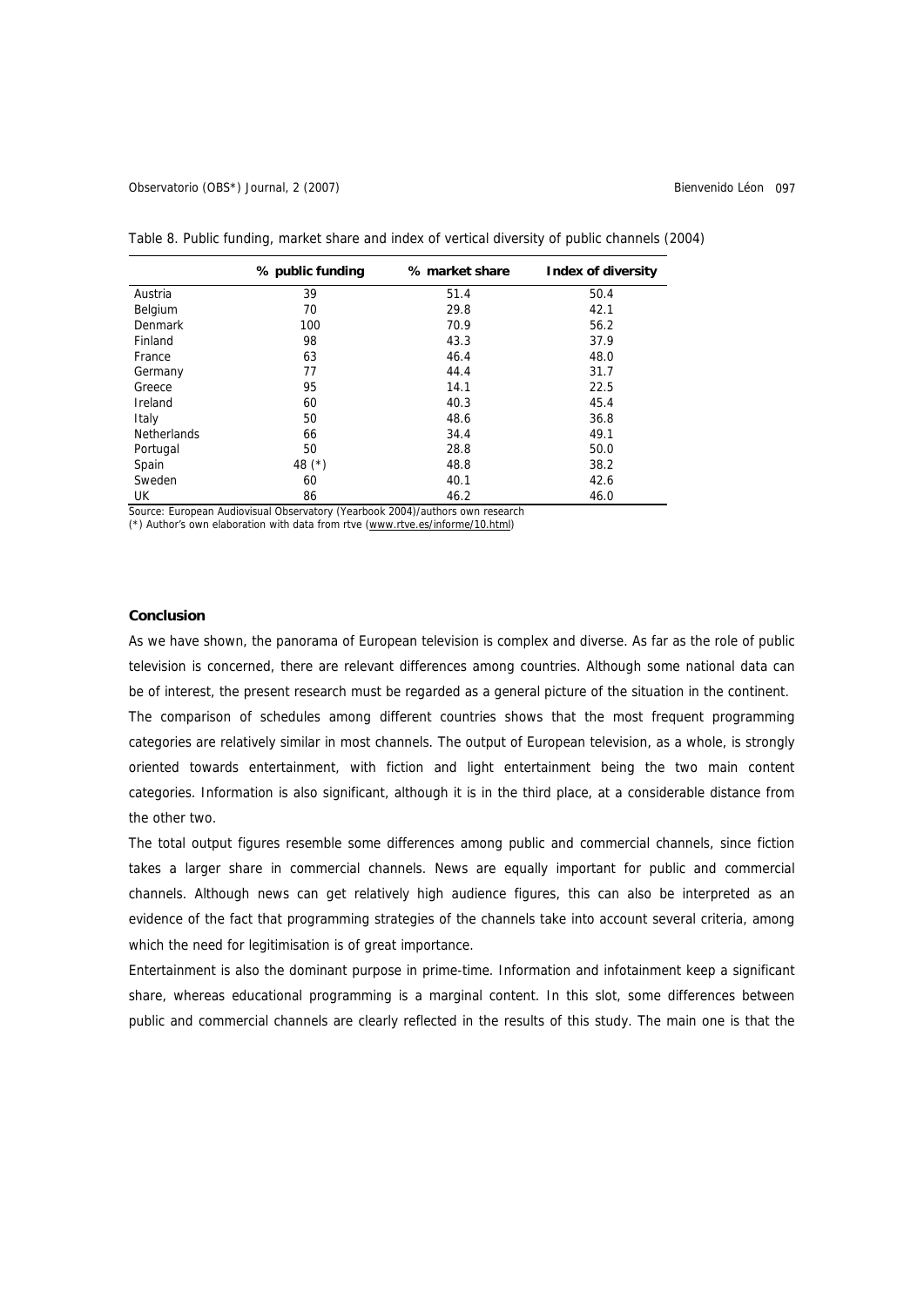commercial sector is more strongly oriented towards entertainment, whereas the public sector broadcasts a more balanced proportion between information and entertainment.

The distribution of genres confirms this statement, since public channels broadcast clearly less fiction series (the first programming genre) and less reality shows. Nevertheless, sports are more frequent in public channels, since they own the rights to the most popular events.

No clear relationship can be established among diversity, market share and advertising income of public channels. This points towards the complexity of the European television system, in which the strategy of the public sector must be interpreted not only in view of the market situation of each country, but also considering other factor of a social, political and organizational nature.

Information is a more frequent purpose in the public sector than in the commercial sector. However, the breakdown of genres shows that the commercial channels broadcast even more daily news than the public channels, although the difference is very small. This reinforces the role of this genre for the legitimisation of the commercial channels. Documentaries are significantly more frequent in the public channels, and they stand as one of the main differences among both sectors.

In some countries, high levels of daily news in the public channels are associated to high levels in its commercial competitor, which can interpreted as a signal of convergence of the commercial sector toward the public sector. However, the relationship can not be established in all the countries.

In the European level, diversity is higher in the public sector than in the commercial sector. Nevertheless, in most countries, the distance is relatively small and it is relevant to notice that in three countries diversity is even higher in the commercial channel.

The analysis of the results of this study points towards contradictory directions. On the one hand, some of them suggest the existence of several relatively significant differences between both sectors, as far as level of entertainment is concerned. But, on the other hand, data regarding level of information and diversity suggest that programming strategies of public television are quite similar to those of commercial television.

According to the empirical evidence presented in this study, European public television seems to have already reached a significant level of commercialisation, where differences with commercial television are, in general, relatively small. Nevertheless, the remaining differences with the public sector, can still provide a certain basis for the legitimisation of their role as public broadcasters. Differences should be reinforced, in order to ensure a strong position of public broadcasters in the European society.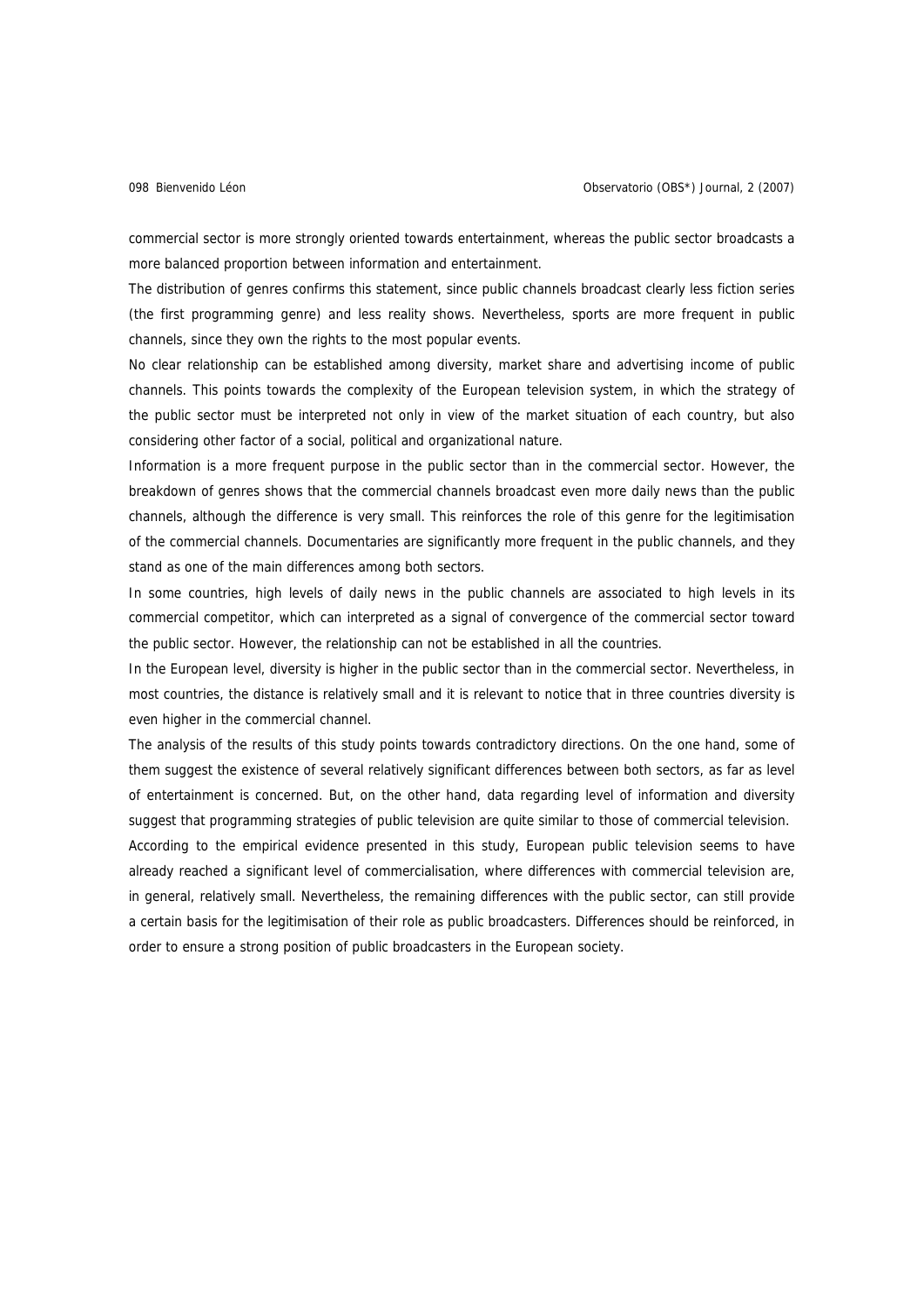### **References**

Aslama, M., Hellman, H. & Sauri, T. (2004). Does market-entry regulation matter? Competition in Television Broadcasting and Programme Diversity in Finland, 1993-2002. Gazette: The International Journal for Communication Studies, 66(2), 113-32.

Blumler, J. (ed) (1992). Television and Public Interest. Vulnerable Values in West European Broadcasting. London: Sage.

Blumler, J. & Hoffmann-Riem, W. (1992). New Roles for Public Television in Western Europe: Challenges and Prospects. Journal of Communication, 42, 20-35.

Brants, K. (1998). Who is Afaid of Infotainment? European Journal of Communication, 13(3): 315-35. Costera Meijer, I. (2005). Impact or content? Ratings vs. Quality in Public Broadcasting'. *European Journal* of Communication, 20(1), 27-53.

Croteau, D., Hoynes, W. & Carragee, K.M. (1996). The Political Diversity of Public Television: Polysemy, the Public Sphere, and the Conservative Critique of PBS. Journalism and Communication Monographs, 157, 1-55.

Dagnaud, M. (1999). Une approche par les contenus. Dossiers de l'audiovisuel, 87, 24-25.

De Bens, E., Kelly, M. & Bakke, M. (1992). Television content: Dallasification of Culture?. In K. Suine and W. Truetscherler (eds.), Dynamics of Media Politics. Broadcast and Electronic Media in Western Europe (pp. 75-110). London: Sage.

European Audiovisual Observatory (2004). European fiction down. Retrieved December 15, 2005 from European Audiovisual Observatory Web site:<http://www.obs.coe.int/about/oea/pr/mipcom2004pdf.pdf.en>

Eurodata TV Worldwide (2007). One television year in the world. Retrieved May 12, 2007 from Mediametrie Web site: [http://www.mediametrie.com/resultats.php?resultat\\_id=28](http://www.mediametrie.com/resultats.php?resultat_id=28)

Flew, T. (1995). Pay TV and Broadcasting Diversity in Australia. *Media Information Australia*, 77, 130-138.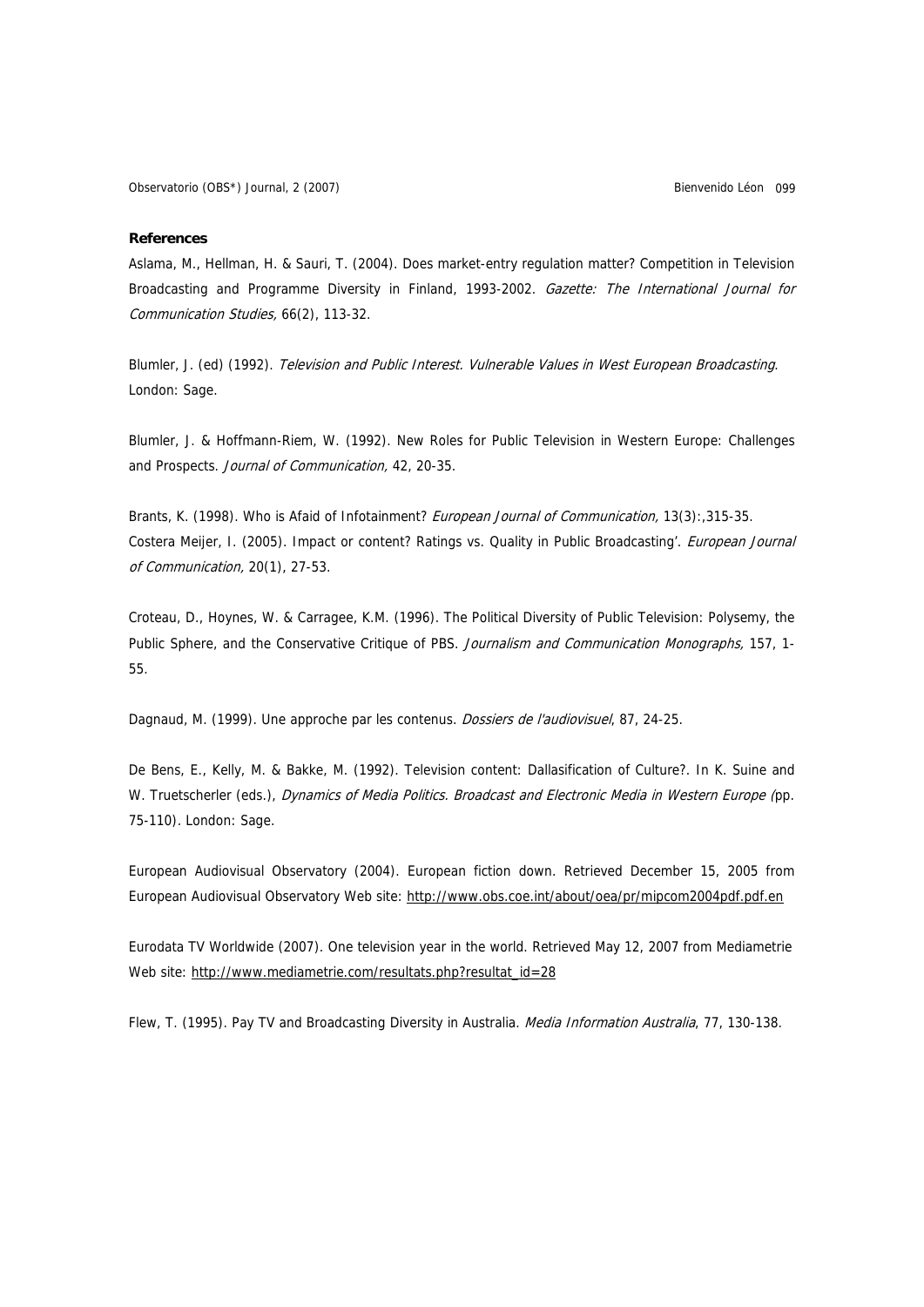Greenberg, B. & Barnett, H. (1971). Television program diversity – New Evidence and Old Theories, American Economic Review, 89-93.

Hellman, H. (2001). Diversity-An End in Itself. European Journal of Communication, 16(2), 181-208.

Hellman, H. & Sauri, T. (1994). Public service television and the tendency towards convergence: trends in prime-time programme structure in Finland (1970-92). Media, Culture and Society, 16, 47-71.

Heynderickx, F. (1993). Television News Programmes in Western Europe: A Comparative Study'. European Journal of Communication, 8(3), 425-50.

High Level Group (1998). Report from the High Level Group on Audiovisual Policy. Retrieved December 16, 2005 from European Commission Web site: [http://europa.eu.int/comm/avpolicy/legis/key\\_doc/hlg\\_en.htm.](http://europa.eu.int/comm/avpolicy/legis/key_doc/hlg_en.htm)

Hillve, P., Majanen, P. & Rosengren, K. (1997). Aspects of Quality in TV Programming. Structural Divesity Compared over Time and Space. European Journal of Communication, 12, 291-318.

Holtz-Bacha, C. & P. Norris (2001). To entertain, inform and educate: Still the Role of Public Television. Political Communication,18, 123-40.

Humphreys, P. (1996). Mass Media and Media Policy in Western Europe. Manchester: Manchester University Press.

Humphreys, P. & M. Lang (1998). Digital Television between the Economy and Pluralism. In J. Steemers (Ed.), Changing Channels. The Prospects for Television in a Digital World (pp. 9-15). Luton: John Libbey Media.

Hieronymi, R. (2005). Working document on the proposal for a decision of the European Parliament and of the Council on Concerning the implementation of a programme of support for the European audiovisual sector (MEDIA 2007). Retrieved May 10, 2007, from Committee on Culture and Euducation, European Parliament Web site:

[http://www.europarl.europa.eu/meetdocs/2004\\_2009/documents/dt/562/562219/562219en.pdf](http://www.europarl.europa.eu/meetdocs/2004_2009/documents/dt/562/562219/562219en.pdf).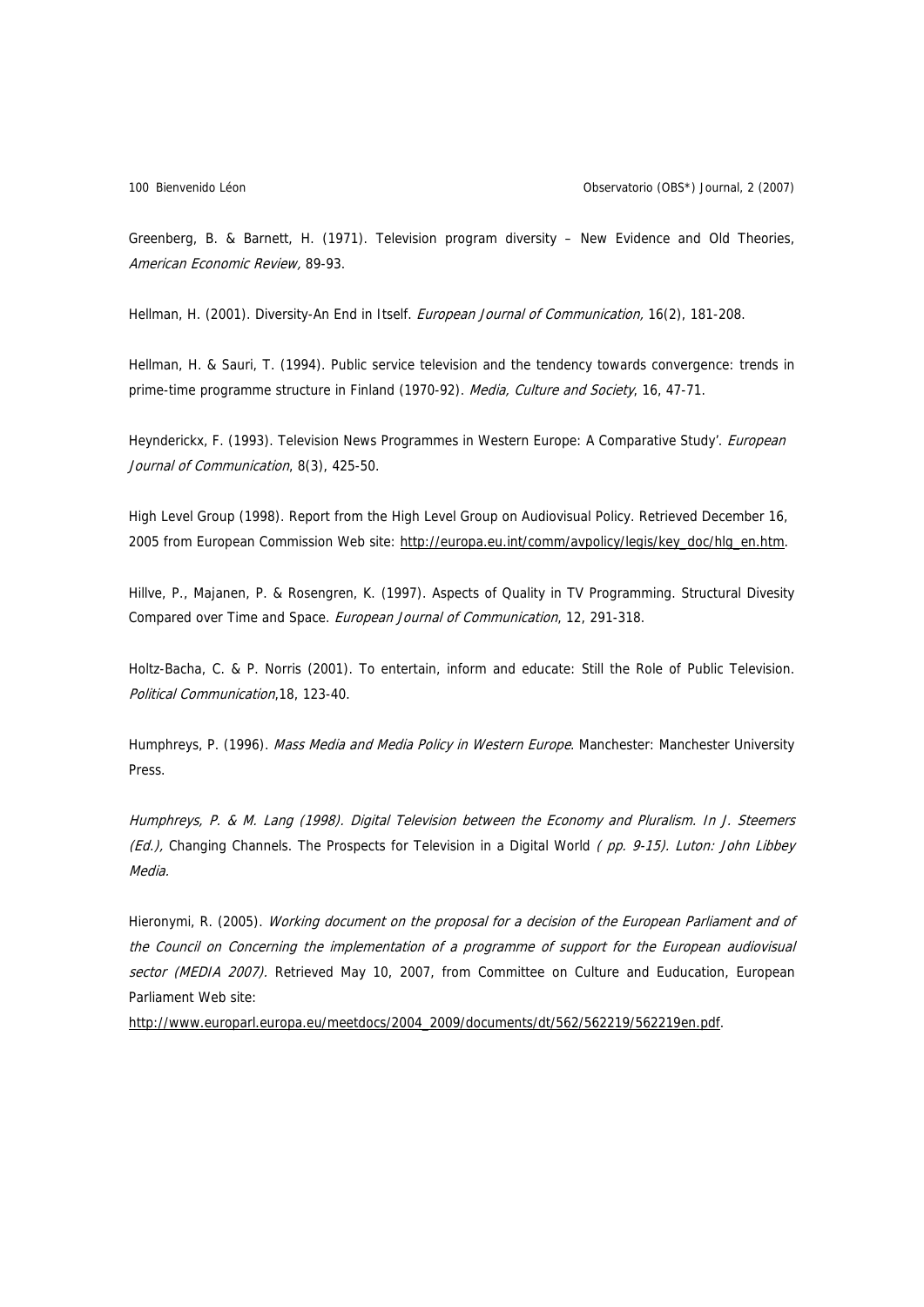Ishikawa, S. (Ed.) (1996). *Quality Assesment of Television*. Luton: University of Luton Press. Krüger, U. (1991). Zur Konvergenz Öffentlich–rechtlicher und Privater Fernsehprogramme: Entstehung und empirisher Hypothese Rundfunk und Fernsehen, 39, 83-96.

La Porte Alfaro, T., T. Sádaba, J. García Avilés, B. León & A. Sánchez-Tabernero (2001) 'Globalisation of the media industry and possible threats to cultural diversity', European Parliament, Directorate General for Research, Directorate A, The STOA Programme.

Lin, C. (1995). Network Prime-time Programming Strategies in the 1980's'. Journal of Broadcasting & Electronic Media,39, 482-495.

Litman, B. & L. Kohl (1992). Network rerun viewing in the age of new programming services. Journalism Quarterly , 69(2), 383-92.

Litman, B. (1979). The Television Networks, Competition and Program Diversity. Journal of Broadcasting 23(4), 393-409.

Mc Quail, D. (1992). Media Performance: Mass Communication and the Public Interest. London: Sage. McQuail, D. & Siune, K. (eds.) (1998). Media Policy: Convergence, Concentration & Commerce. London: Sage.

Machet, E. & Robillard, S. (1998). Television and Culture. Policies and Regulations. Düsseldorf: The European Institute for the Media.

Meier, H. E. (2003). Beyond Convergence. Understanding Programming Strategies of Public Broadcasters in Competitive Environments. European Journal of Communication,18, 337-65.

Noticias de la Comunicación (2002). Financiación de la televisión pública en la Unión Europea 212, 22.

Pleitgen, F. (1999). Public Service Broadcasting, The Bulletin, European Institute for the Media, June, 61-3.